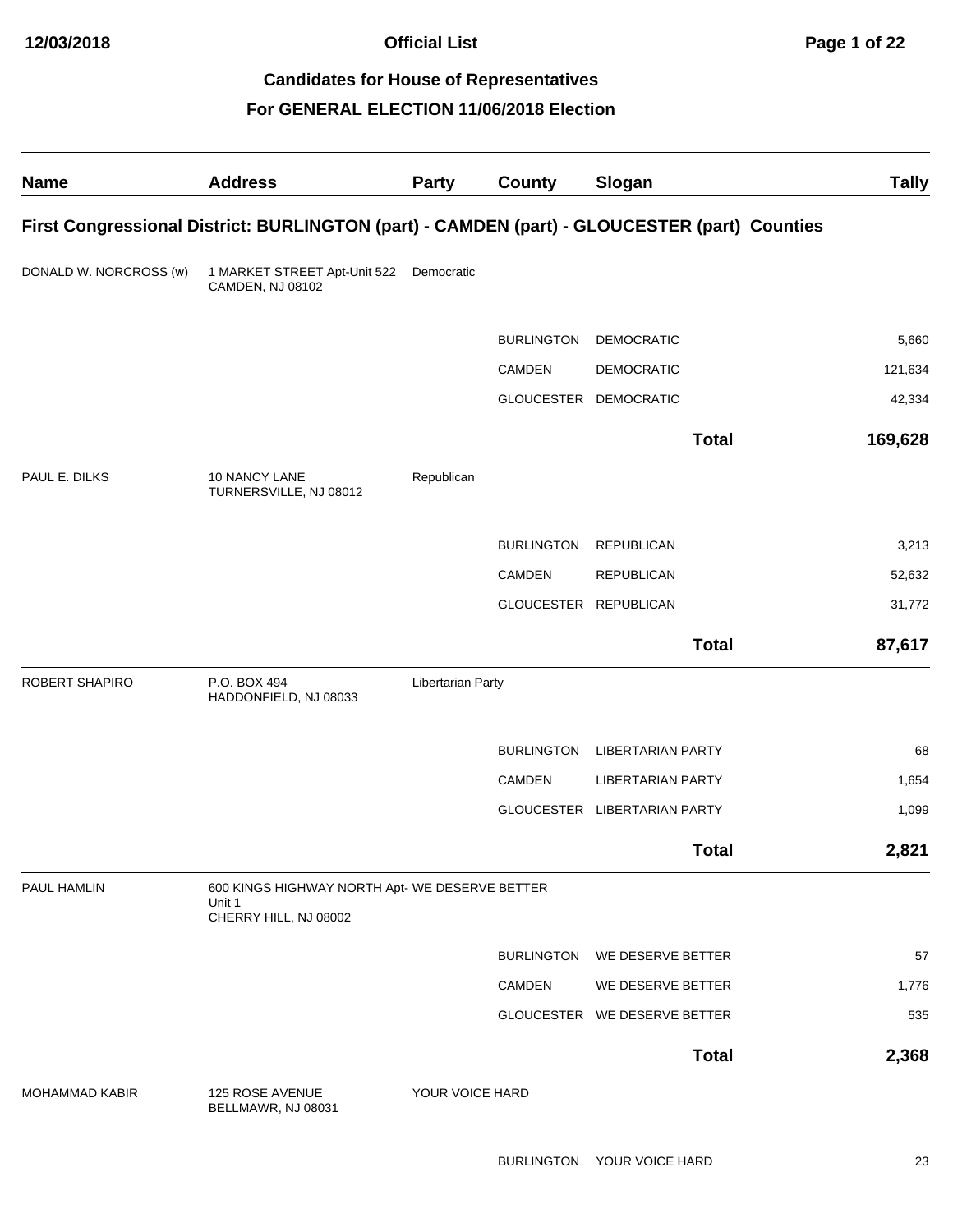| <b>Name</b>           | <b>Address</b>                               | Party           | County            | Slogan                                                                                       | <b>Tally</b> |
|-----------------------|----------------------------------------------|-----------------|-------------------|----------------------------------------------------------------------------------------------|--------------|
|                       |                                              |                 |                   | First Congressional District: BURLINGTON (part) - CAMDEN (part) - GLOUCESTER (part) Counties |              |
| <b>MOHAMMAD KABIR</b> | <b>125 ROSE AVENUE</b><br>BELLMAWR, NJ 08031 | YOUR VOICE HARD |                   |                                                                                              |              |
|                       |                                              |                 | <b>CAMDEN</b>     | YOUR VOICE HARD                                                                              | 781          |
|                       |                                              |                 | <b>GLOUCESTER</b> | YOUR VOICE HARD                                                                              | 180          |
|                       |                                              |                 |                   | <b>Total</b>                                                                                 | 984          |
|                       |                                              |                 |                   | <b>Total</b>                                                                                 | 263,418      |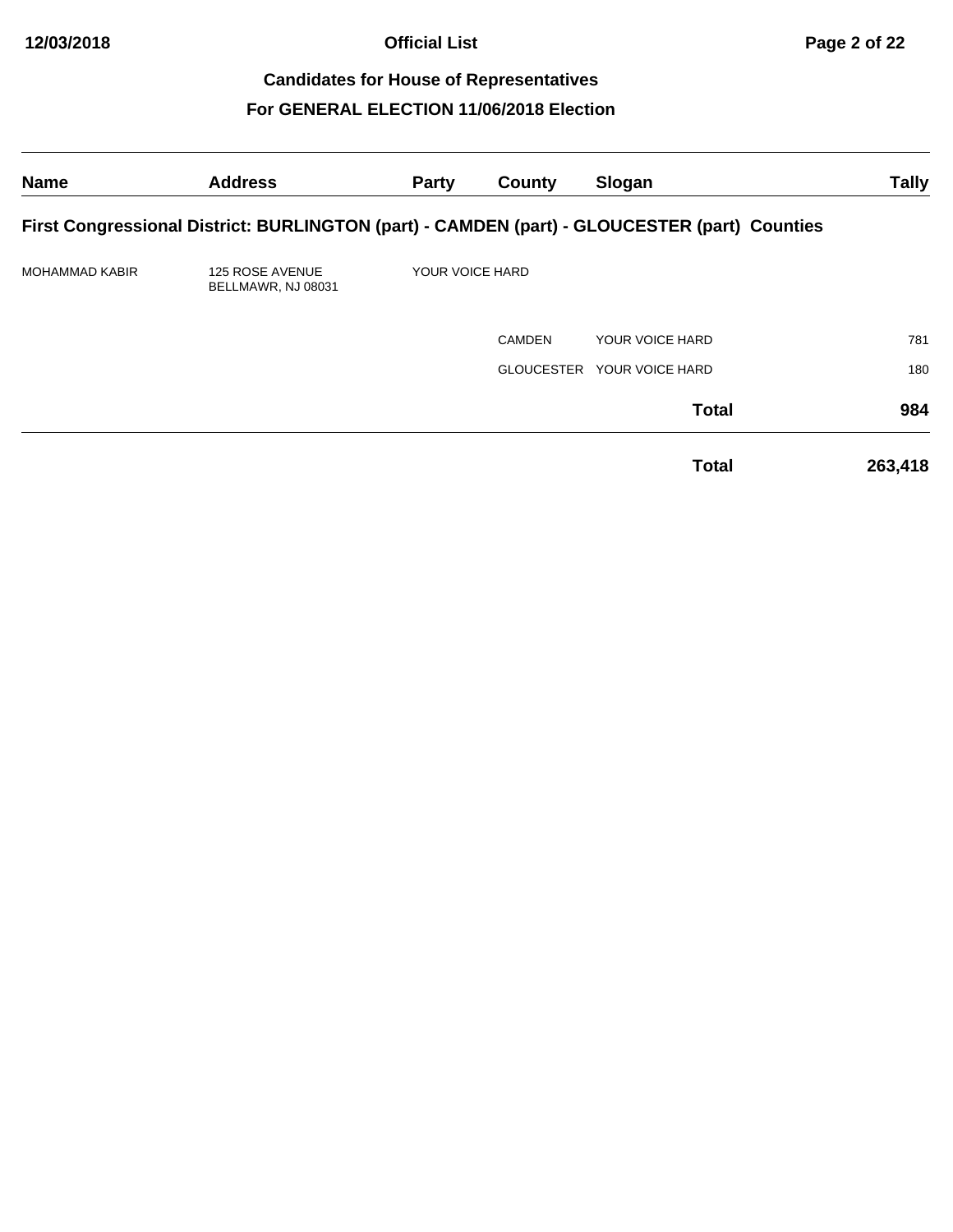| <b>Name</b>       | <b>Address</b>                                                 | <b>Party</b>      | <b>County</b>         | Slogan                       | <b>Tally</b>                                                                                        |
|-------------------|----------------------------------------------------------------|-------------------|-----------------------|------------------------------|-----------------------------------------------------------------------------------------------------|
|                   | - GLOUCESTER (part) - OCEAN (part) - SALEM Counties            |                   |                       |                              | Second Congressional District: ATLANTIC - BURLINGTON (part) - CAMDEN (part) - CAPE MAY - CUMBERLAND |
| JEFF VAN DREW (w) | 237 DENNISVILLE ROAD<br>CAPE MAY COURT HOUSE, NJ<br>08210      | Democratic        |                       |                              |                                                                                                     |
|                   |                                                                |                   | <b>ATLANTIC</b>       | <b>DEMOCRATIC</b>            | 52,917                                                                                              |
|                   |                                                                |                   | <b>BURLINGTON</b>     | <b>DEMOCRATIC</b>            | 325                                                                                                 |
|                   |                                                                |                   | CAMDEN                | <b>DEMOCRATIC</b>            | 1,894                                                                                               |
|                   |                                                                |                   | <b>CAPE MAY</b>       | <b>DEMOCRATIC</b>            | 21,595                                                                                              |
|                   |                                                                |                   | CUMBERLAND            | <b>DEMOCRATIC</b>            | 23,914                                                                                              |
|                   |                                                                |                   | GLOUCESTER DEMOCRATIC |                              | 17,932                                                                                              |
|                   |                                                                |                   | <b>OCEAN</b>          | <b>DEMOCRATIC</b>            | 7,103                                                                                               |
|                   |                                                                |                   | SALEM                 | <b>DEMOCRATIC</b>            | 11,005                                                                                              |
|                   |                                                                |                   |                       |                              | <b>Total</b><br>136,685                                                                             |
| SETH GROSSMAN     | 101 S. PLAZA PLACE Apt-Unit<br>1202<br>ATLANTIC CITY, NJ 08401 | Republican        |                       |                              |                                                                                                     |
|                   |                                                                |                   | <b>ATLANTIC</b>       | <b>REPUBLICAN</b>            | 39,118                                                                                              |
|                   |                                                                |                   | <b>BURLINGTON</b>     | <b>REPUBLICAN</b>            | 540                                                                                                 |
|                   |                                                                |                   | CAMDEN                | <b>REPUBLICAN</b>            | 2,201                                                                                               |
|                   |                                                                |                   | CAPE MAY              | <b>REPUBLICAN</b>            | 19,003                                                                                              |
|                   |                                                                |                   | CUMBERLAND REPUBLICAN |                              | 15,782                                                                                              |
|                   |                                                                |                   | GLOUCESTER REPUBLICAN |                              | 16,982                                                                                              |
|                   |                                                                |                   | <b>OCEAN</b>          | <b>REPUBLICAN</b>            | 11,140                                                                                              |
|                   |                                                                |                   | SALEM                 | <b>REPUBLICAN</b>            | 12,100                                                                                              |
|                   |                                                                |                   |                       |                              | 116,866<br><b>Total</b>                                                                             |
| JOHN ORDILLE      | 116 FAIRWAY AVENUE<br>NORTHFIELD, NJ 08225                     | Libertarian Party |                       |                              |                                                                                                     |
|                   |                                                                |                   | <b>ATLANTIC</b>       | <b>LIBERTARIAN PARTY</b>     | 553                                                                                                 |
|                   |                                                                |                   | <b>BURLINGTON</b>     | <b>LIBERTARIAN PARTY</b>     | 4                                                                                                   |
|                   |                                                                |                   | CAMDEN                | <b>LIBERTARIAN PARTY</b>     | 30                                                                                                  |
|                   |                                                                |                   | CAPE MAY              | <b>LIBERTARIAN PARTY</b>     | 136                                                                                                 |
|                   |                                                                |                   |                       | CUMBERLAND LIBERTARIAN PARTY | 332                                                                                                 |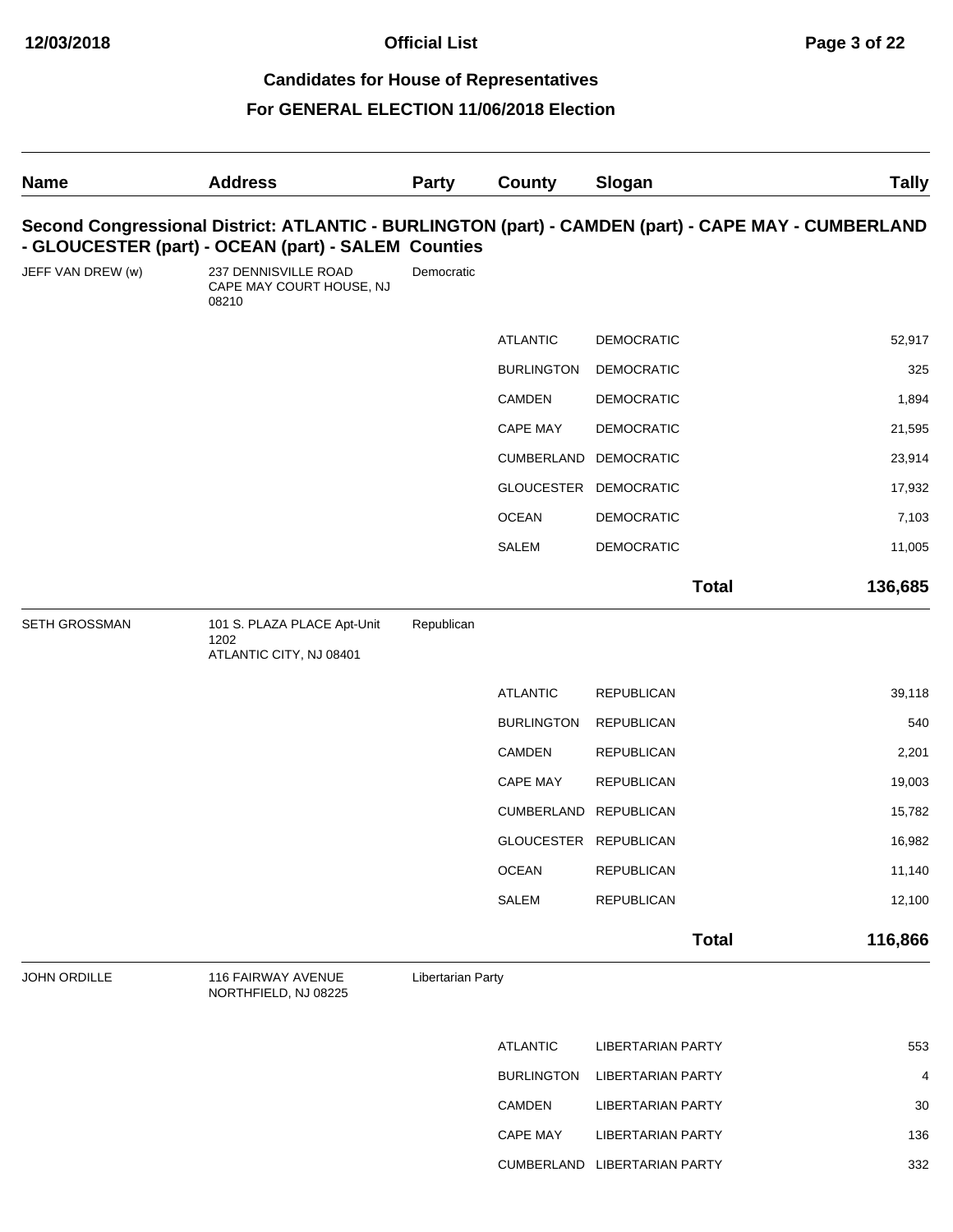**Official List Page 4 of 22**

# **Candidates for House of Representatives**

| <b>Name</b>            | <b>Address</b>                                                                                                                                             | <b>Party</b>      | County            | Slogan                       | <b>Tally</b>   |
|------------------------|------------------------------------------------------------------------------------------------------------------------------------------------------------|-------------------|-------------------|------------------------------|----------------|
|                        | Second Congressional District: ATLANTIC - BURLINGTON (part) - CAMDEN (part) - CAPE MAY - CUMBERLAND<br>- GLOUCESTER (part) - OCEAN (part) - SALEM Counties |                   |                   |                              |                |
| JOHN ORDILLE           | 116 FAIRWAY AVENUE<br>NORTHFIELD, NJ 08225                                                                                                                 | Libertarian Party |                   |                              |                |
|                        |                                                                                                                                                            |                   |                   | GLOUCESTER LIBERTARIAN PARTY | 350            |
|                        |                                                                                                                                                            |                   | <b>OCEAN</b>      | <b>LIBERTARIAN PARTY</b>     | 99             |
|                        |                                                                                                                                                            |                   | <b>SALEM</b>      | <b>LIBERTARIAN PARTY</b>     | 222            |
|                        |                                                                                                                                                            |                   |                   | <b>Total</b>                 | 1,726          |
| <b>STEVEN FENICHEL</b> | 859 OCEAN AVENUE<br>OCEAN CITY, NJ 08226                                                                                                                   | TIME FOR TRUTH    |                   |                              |                |
|                        |                                                                                                                                                            |                   | <b>ATLANTIC</b>   | TIME FOR TRUTH               | 591            |
|                        |                                                                                                                                                            |                   | <b>BURLINGTON</b> | TIME FOR TRUTH               | $\overline{7}$ |
|                        |                                                                                                                                                            |                   | <b>CAMDEN</b>     | TIME FOR TRUTH               | $\overline{7}$ |
|                        |                                                                                                                                                            |                   | CAPE MAY          | TIME FOR TRUTH               | 125            |
|                        |                                                                                                                                                            |                   |                   | CUMBERLAND TIME FOR TRUTH    | 122            |
|                        |                                                                                                                                                            |                   |                   | GLOUCESTER TIME FOR TRUTH    | 87             |
|                        |                                                                                                                                                            |                   | <b>OCEAN</b>      | TIME FOR TRUTH               | 69             |
|                        |                                                                                                                                                            |                   | SALEM             | TIME FOR TRUTH               | 146            |
|                        |                                                                                                                                                            |                   |                   | <b>Total</b>                 | 1,154          |
| ANTHONY PARISI SANCHEZ | 2057 EAST CHESTNUT AVE Apt- CANNOT BE BOUGHT<br>Unit 8<br>VINELAND, NJ 08361                                                                               |                   |                   |                              |                |
|                        |                                                                                                                                                            |                   | <b>ATLANTIC</b>   | CANNOT BE BOUGHT             | 354            |
|                        |                                                                                                                                                            |                   | <b>BURLINGTON</b> | CANNOT BE BOUGHT             | 0              |
|                        |                                                                                                                                                            |                   | CAMDEN            | CANNOT BE BOUGHT             | 37             |
|                        |                                                                                                                                                            |                   | CAPE MAY          | CANNOT BE BOUGHT             | 145            |
|                        |                                                                                                                                                            |                   |                   | CUMBERLAND CANNOT BE BOUGHT  | 222            |
|                        |                                                                                                                                                            |                   |                   | GLOUCESTER CANNOT BE BOUGHT  | 123            |
|                        |                                                                                                                                                            |                   | <b>OCEAN</b>      | CANNOT BE BOUGHT             | 46             |
|                        |                                                                                                                                                            |                   | SALEM             | CANNOT BE BOUGHT             | 137            |
|                        |                                                                                                                                                            |                   |                   | <b>Total</b>                 | 1,064          |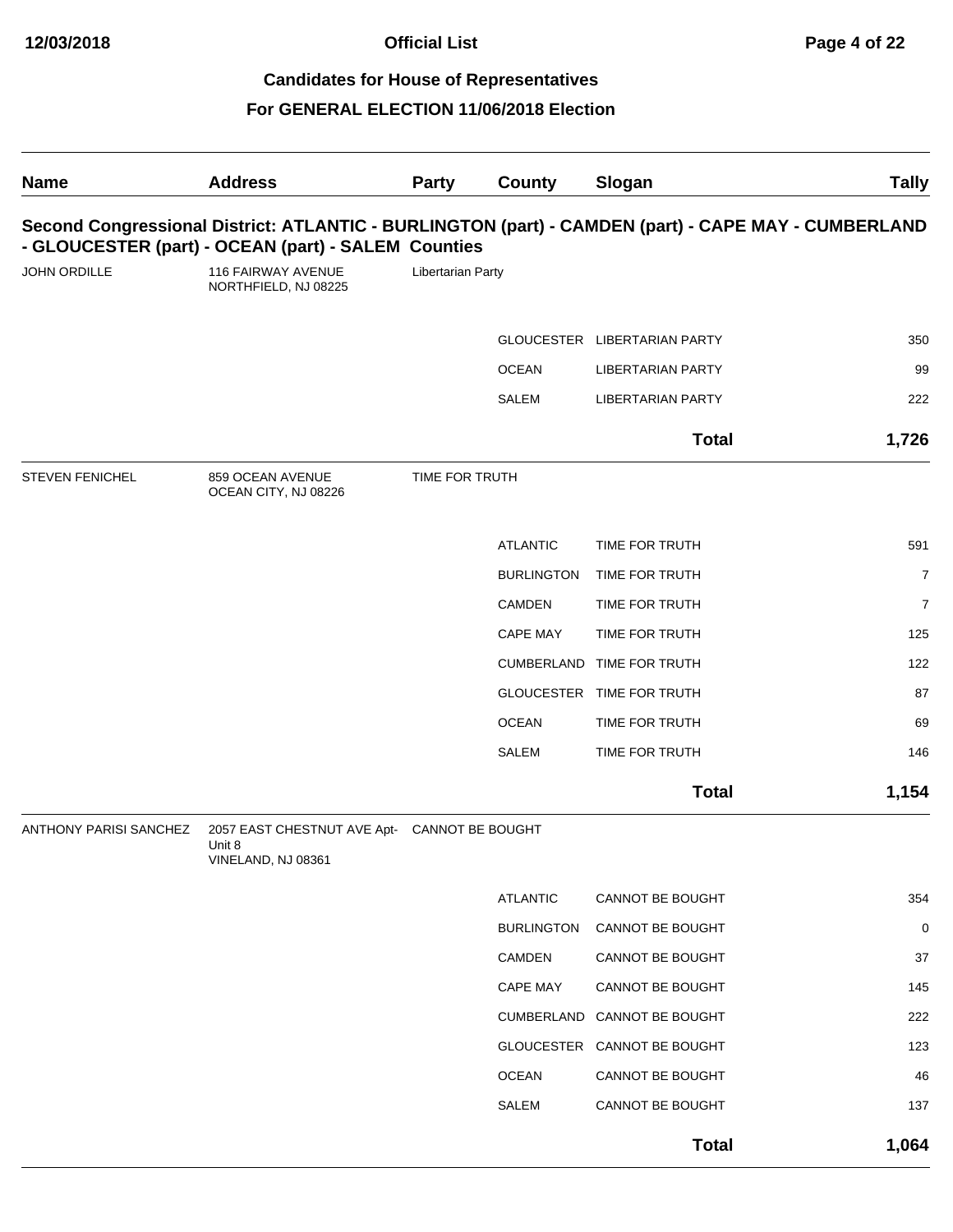| <b>Name</b>              | <b>Address</b>                                      | <b>Party</b> | County            | Slogan                                                                                              | <b>Tally</b> |
|--------------------------|-----------------------------------------------------|--------------|-------------------|-----------------------------------------------------------------------------------------------------|--------------|
|                          | - GLOUCESTER (part) - OCEAN (part) - SALEM Counties |              |                   | Second Congressional District: ATLANTIC - BURLINGTON (part) - CAMDEN (part) - CAPE MAY - CUMBERLAND |              |
| <b>WILLIAM R. BENFER</b> | 302 HIGH STREET<br>MILLVILLE, NJ 08332              | <b>OTHER</b> |                   |                                                                                                     |              |
|                          |                                                     |              | <b>ATLANTIC</b>   | <b>HOPE IN UNITY</b>                                                                                | 335          |
|                          |                                                     |              | <b>BURLINGTON</b> | <b>TOGETHER WE CAN</b>                                                                              | $\mathbf{1}$ |
|                          |                                                     |              | <b>CAMDEN</b>     | <b>HOPE IN UNITY</b>                                                                                | 19           |
|                          |                                                     |              | <b>CAPE MAY</b>   | <b>TOGETHER WE CAN</b>                                                                              | 67           |
|                          |                                                     |              | CUMBERLAND        | <b>TOGETHER WE CAN</b>                                                                              | 149          |
|                          |                                                     |              | <b>GLOUCESTER</b> | <b>TOGETHER WE CAN</b>                                                                              | 102          |
|                          |                                                     |              | <b>OCEAN</b>      | <b>TOGETHER WE CAN</b>                                                                              | 24           |
|                          |                                                     |              | <b>SALEM</b>      | <b>BRINGING BACK MANUFACTURING</b>                                                                  | 171          |
|                          |                                                     |              |                   | <b>Total</b>                                                                                        | 868          |
|                          |                                                     |              |                   | Total                                                                                               | 258,363      |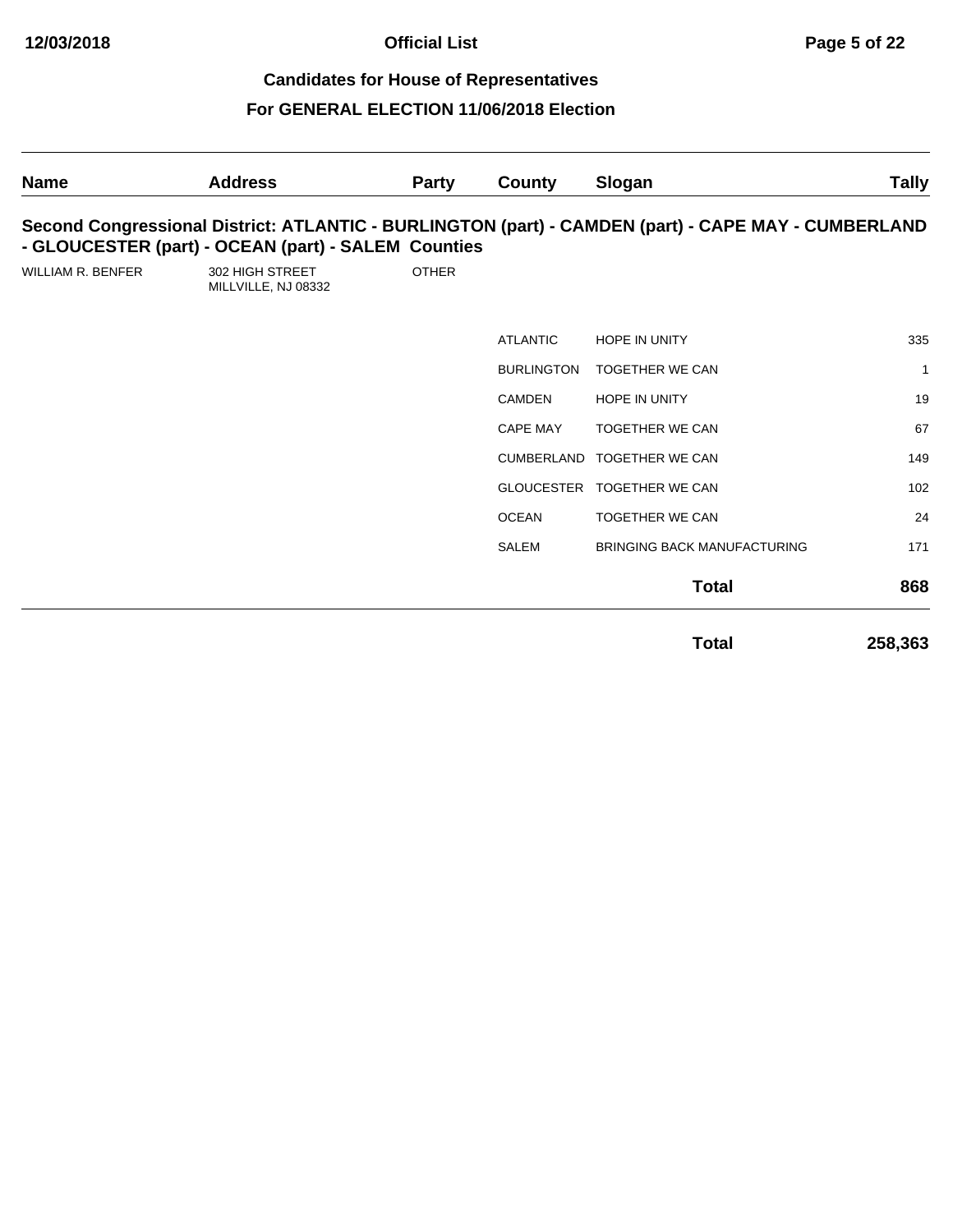| <b>Name</b>               | <b>Address</b>                                                          | <b>Party</b>              | County            | Slogan                    | <b>Tally</b> |
|---------------------------|-------------------------------------------------------------------------|---------------------------|-------------------|---------------------------|--------------|
|                           | Third Congressional District: BURLINGTON (part) - OCEAN (part) Counties |                           |                   |                           |              |
| ANDY KIM (w)              | P.O. BOX 211<br>MARLTON, NJ 08053                                       | Democratic                |                   |                           |              |
|                           |                                                                         |                           | <b>BURLINGTON</b> | <b>DEMOCRATIC</b>         | 105,909      |
|                           |                                                                         |                           | <b>OCEAN</b>      | <b>DEMOCRATIC</b>         | 47,564       |
|                           |                                                                         |                           |                   | <b>Total</b>              | 153,473      |
| TOM MACARTHUR             | 205 SPINNAKERS COVE<br>TOMS RIVER, NJ 08753                             | Republican                |                   |                           |              |
|                           |                                                                         |                           | <b>BURLINGTON</b> | <b>REPUBLICAN</b>         | 71,279       |
|                           |                                                                         |                           | <b>OCEAN</b>      | <b>REPUBLICAN</b>         | 78,221       |
|                           |                                                                         |                           |                   | <b>Total</b>              | 149,500      |
| <b>LAWRENCE BERLINSKI</b> | P.O. BOX 127<br>PINE BEACH, NJ 08741                                    | <b>CONSTITUTION PARTY</b> |                   |                           |              |
|                           |                                                                         |                           | <b>BURLINGTON</b> | <b>CONSTITUTION PARTY</b> | 1,258        |
|                           |                                                                         |                           | <b>OCEAN</b>      | <b>CONSTITUTION PARTY</b> | 2,644        |
|                           |                                                                         |                           |                   | <b>Total</b>              | 3,902        |
|                           |                                                                         |                           |                   | <b>Total</b>              | 306,875      |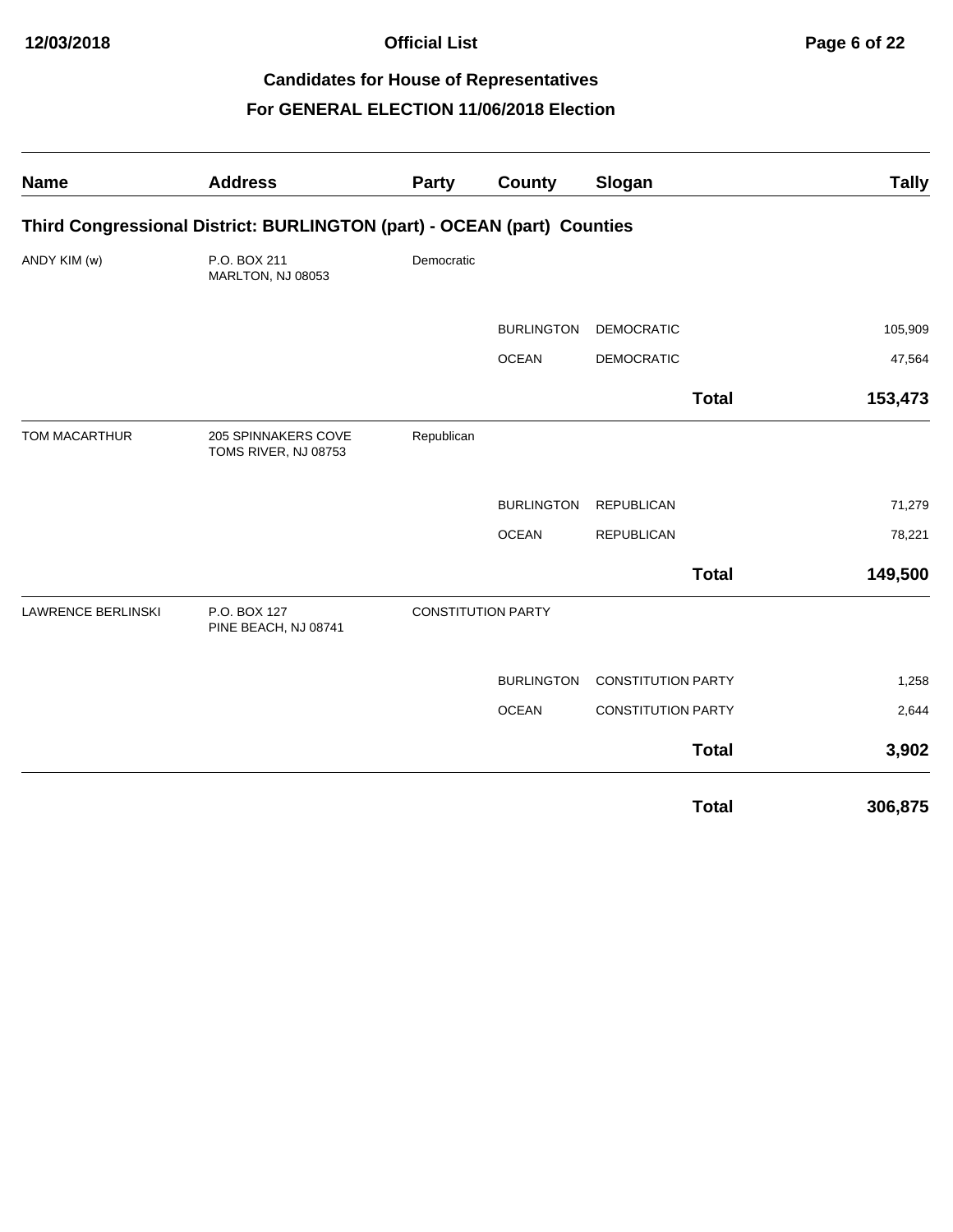**Official List Page 7 of 22**

# **Candidates for House of Representatives**

| <b>Name</b>                               | <b>Address</b>                                                                         | Party             | <b>County</b>   | Slogan                   | <b>Tally</b> |
|-------------------------------------------|----------------------------------------------------------------------------------------|-------------------|-----------------|--------------------------|--------------|
|                                           | Fourth Congressional District: MERCER (part) - MONMOUTH (part) - OCEAN (part) Counties |                   |                 |                          |              |
| CHRISTOPHER H. SMITH (w)                  | P.O. BOX 3184<br>HAMILTON, NJ 08619                                                    | Republican        |                 |                          |              |
|                                           |                                                                                        |                   | <b>MERCER</b>   | <b>REPUBLICAN</b>        | 19,049       |
|                                           |                                                                                        |                   | <b>MONMOUTH</b> | <b>REPUBLICAN</b>        | 93,491       |
|                                           |                                                                                        |                   | <b>OCEAN</b>    | <b>REPUBLICAN</b>        | 50,525       |
|                                           |                                                                                        |                   |                 | <b>Total</b>             | 163,065      |
| JOSHUA WELLE                              | 17 GRANT AVENUE<br>RUMSON, NJ 07760                                                    | Democratic        |                 |                          |              |
|                                           |                                                                                        |                   | <b>MERCER</b>   | <b>DEMOCRATIC</b>        | 19,795       |
|                                           |                                                                                        |                   | <b>MONMOUTH</b> | <b>DEMOCRATIC</b>        | 82,535       |
|                                           |                                                                                        |                   | <b>OCEAN</b>    | <b>DEMOCRATIC</b>        | 24,436       |
|                                           |                                                                                        |                   |                 | <b>Total</b>             | 126,766      |
| MICHAEL RUFO                              | 1 OKLAHOMA DRIVE<br>JACKSON, NJ 08527                                                  | Libertarian Party |                 |                          |              |
|                                           |                                                                                        |                   | <b>MERCER</b>   | <b>LIBERTARIAN PARTY</b> | 154          |
|                                           |                                                                                        |                   | <b>MONMOUTH</b> | <b>LIBERTARIAN PARTY</b> | 851          |
|                                           |                                                                                        |                   | <b>OCEAN</b>    | <b>LIBERTARIAN PARTY</b> | 382          |
|                                           |                                                                                        |                   |                 | <b>Total</b>             | 1,387        |
| EDWARD C. STACKHOUSE JR. 217 SAWMILL ROAD | HAMILTON, NJ 08620                                                                     | ED THE BARBER     |                 |                          |              |
|                                           |                                                                                        |                   | <b>MERCER</b>   | ED THE BARBER            | 470          |
|                                           |                                                                                        |                   | <b>MONMOUTH</b> | ED THE BARBER            | 405          |
|                                           |                                                                                        |                   | <b>OCEAN</b>    | ED THE BARBER            | 189          |
|                                           |                                                                                        |                   |                 | <b>Total</b>             | 1,064        |
| BRIAN J. REYNOLDS                         | 153 7TH STREET<br>BELFORD, NJ 07718                                                    | CHECK THIS COLUMN |                 |                          |              |
|                                           |                                                                                        |                   | <b>MERCER</b>   | CHECK THIS COLUMN        | 107          |
|                                           |                                                                                        |                   | MONMOUTH        | CHECK THIS COLUMN        | 635          |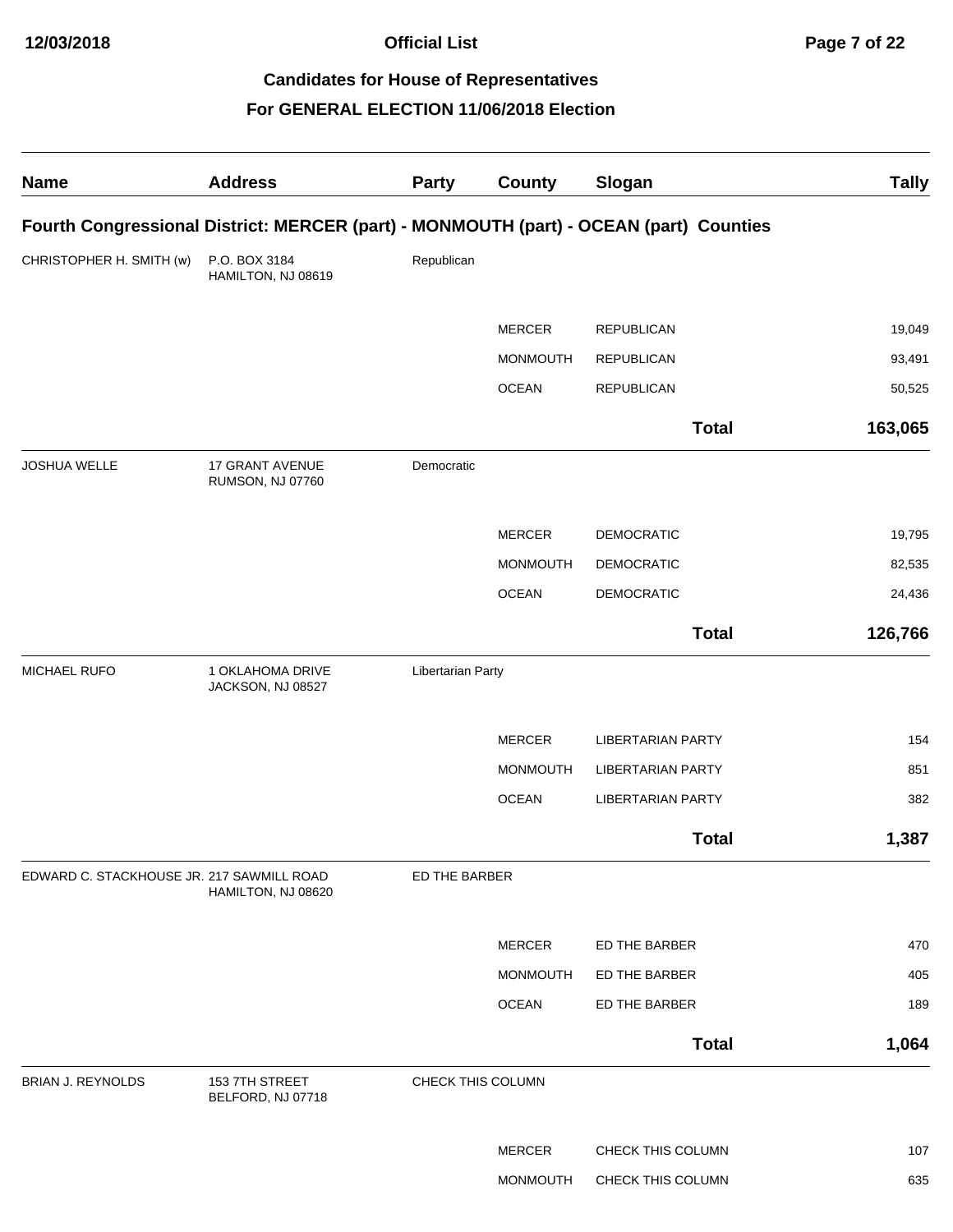| <b>Name</b>              | <b>Address</b>                                                                         | Party           | <b>County</b>           | Slogan                  | <b>Tally</b> |
|--------------------------|----------------------------------------------------------------------------------------|-----------------|-------------------------|-------------------------|--------------|
|                          | Fourth Congressional District: MERCER (part) - MONMOUTH (part) - OCEAN (part) Counties |                 |                         |                         |              |
| <b>BRIAN J. REYNOLDS</b> | 1537TH STREET<br>BELFORD, NJ 07718                                                     |                 | CHECK THIS COLUMN       |                         |              |
|                          |                                                                                        |                 | <b>OCEAN</b>            | CHECK THIS COLUMN       | 109          |
|                          |                                                                                        |                 |                         | <b>Total</b>            | 851          |
| <b>FELICIA STOLER</b>    | P.O. BOX 792<br>HOLMDEL, NJ 07733                                                      |                 | THE INCLUSION CANDIDATE |                         |              |
|                          |                                                                                        |                 | <b>MERCER</b>           | THE INCLUSION CANDIDATE | 185          |
|                          |                                                                                        |                 | <b>MONMOUTH</b>         | THE INCLUSION CANDIDATE | 544          |
|                          |                                                                                        |                 | <b>OCEAN</b>            | THE INCLUSION CANDIDATE | 115          |
|                          |                                                                                        |                 |                         | <b>Total</b>            | 844          |
| <b>ALLEN YUSUFOV</b>     | 196 CRYSTAL SPRINGS COURT<br>HOLMDEL, NJ 07733                                         | TIME FOR CHANGE |                         |                         |              |
|                          |                                                                                        |                 | <b>MERCER</b>           | TIME FOR CHANGE         | 48           |
|                          |                                                                                        |                 | <b>MONMOUTH</b>         | TIME FOR CHANGE         | 179          |
|                          |                                                                                        |                 | <b>OCEAN</b>            | TIME FOR CHANGE         | 144          |
|                          |                                                                                        |                 |                         | <b>Total</b>            | 371          |
|                          |                                                                                        |                 |                         | <b>Total</b>            | 294,348      |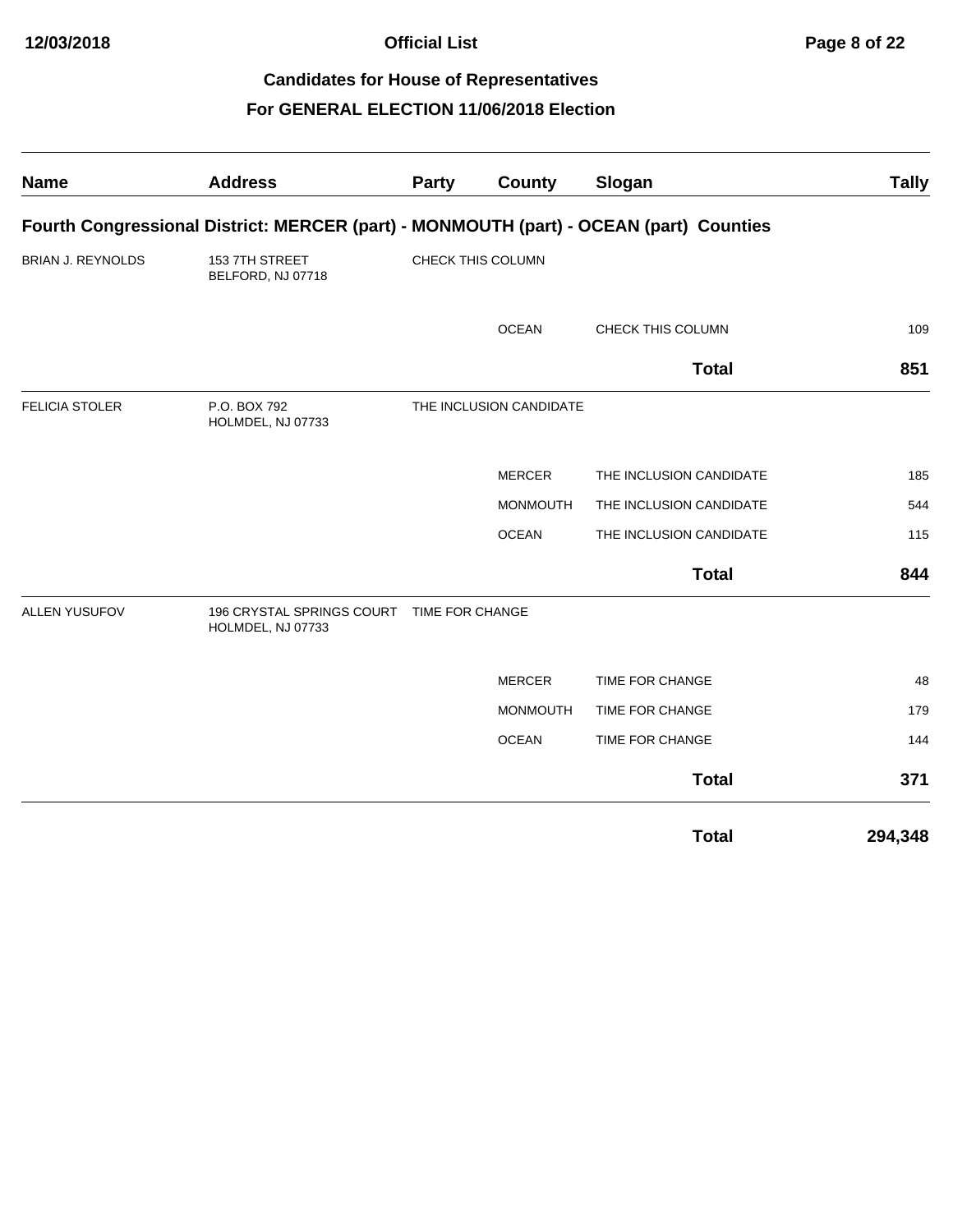**Official List Page 9 of 22**

# **Candidates for House of Representatives**

| <b>Name</b>                | <b>Address</b>                                   | <b>Party</b>      | <b>County</b>              | Slogan                                                                                                | <b>Tally</b> |
|----------------------------|--------------------------------------------------|-------------------|----------------------------|-------------------------------------------------------------------------------------------------------|--------------|
|                            |                                                  |                   |                            | Fifth Congressional District: BERGEN (part) - PASSAIC (part) - SUSSEX (part) - WARREN (part) Counties |              |
| <b>JOSH GOTTHEIMER (w)</b> | P.O. BOX 584<br>RIDGEWOOD, NJ 07451              | Democratic        |                            |                                                                                                       |              |
|                            |                                                  |                   | <b>BERGEN</b>              | <b>DEMOCRATIC</b>                                                                                     | 133,894      |
|                            |                                                  |                   | <b>PASSAIC</b>             | <b>DEMOCRATIC</b>                                                                                     | 7,229        |
|                            |                                                  |                   | <b>SUSSEX</b>              | <b>DEMOCRATIC</b>                                                                                     | 17,171       |
|                            |                                                  |                   | <b>WARREN</b>              | <b>DEMOCRATIC</b>                                                                                     | 11,252       |
|                            |                                                  |                   |                            | <b>Total</b>                                                                                          | 169,546      |
| JOHN J. MCCANN JR.         | P.O. BOX 1010<br>HACKENSACK, NJ 07602            | Republican        |                            |                                                                                                       |              |
|                            |                                                  |                   | <b>BERGEN</b>              | <b>REPUBLICAN</b>                                                                                     | 82,869       |
|                            |                                                  |                   | <b>PASSAIC</b>             | <b>REPUBLICAN</b>                                                                                     | 8,487        |
|                            |                                                  |                   | <b>SUSSEX</b>              | <b>REPUBLICAN</b>                                                                                     | 21,946       |
|                            |                                                  |                   | WARREN                     | <b>REPUBLICAN</b>                                                                                     | 14,953       |
|                            |                                                  |                   |                            | <b>Total</b>                                                                                          | 128,255      |
| <b>JAMES TOSONE</b>        | 690 KENNEDY DRIVE<br>TWP OF WASHINGTON, NJ 07676 | Libertarian Party |                            |                                                                                                       |              |
|                            |                                                  |                   | <b>BERGEN</b>              | <b>LIBERTARIAN PARTY</b>                                                                              | 1,433        |
|                            |                                                  |                   | <b>PASSAIC</b>             | <b>LIBERTARIAN PARTY</b>                                                                              | 119          |
|                            |                                                  |                   | <b>SUSSEX</b>              | <b>LIBERTARIAN PARTY</b>                                                                              | 345          |
|                            |                                                  |                   | WARREN                     | <b>LIBERTARIAN PARTY</b>                                                                              | 218          |
|                            |                                                  |                   |                            | <b>Total</b>                                                                                          | 2,115        |
| WENDY W. GOETZ             | 33 MULLER ROAD<br>NEWTON, NJ 07860               |                   | TRADE, HEALTH, ENVIRONMENT |                                                                                                       |              |
|                            |                                                  |                   | <b>BERGEN</b>              | TRADE, HEALTH, ENVIRONMENT                                                                            | 977          |
|                            |                                                  |                   | <b>PASSAIC</b>             | TRADE, HEALTH, ENVIRONMENT                                                                            | 72           |
|                            |                                                  |                   | <b>SUSSEX</b>              | TRADE, HEALTH, ENVIRONMENT                                                                            | 510          |
|                            |                                                  |                   | WARREN                     | TRADE, HEALTH, ENVIRONMENT                                                                            | 348          |
|                            |                                                  |                   |                            | <b>Total</b>                                                                                          | 1,907        |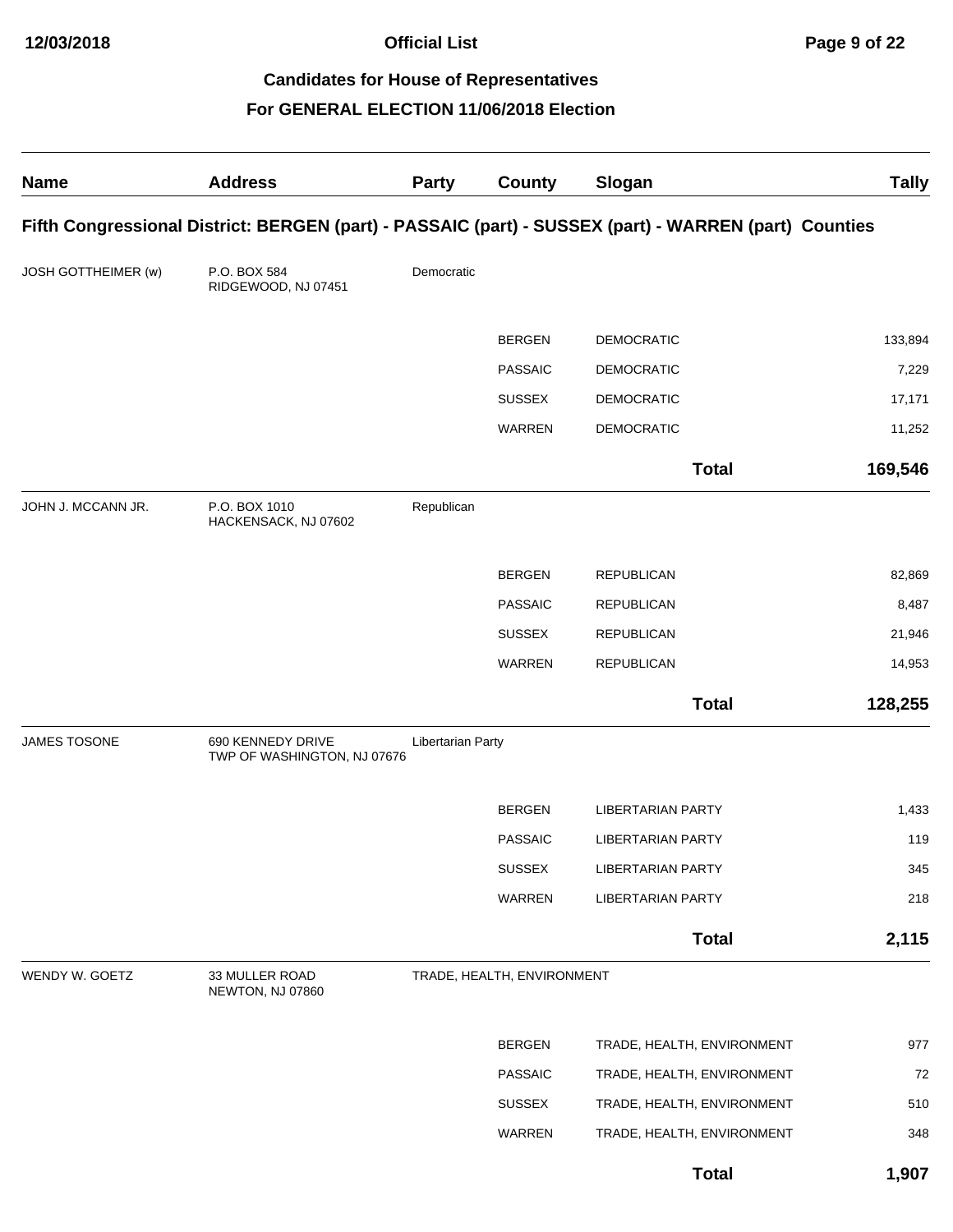# **Name Address Party County Slogan Tally Fifth Congressional District: BERGEN (part) - PASSAIC (part) - SUSSEX (part) - WARREN (part) Counties**

**Total 301,823**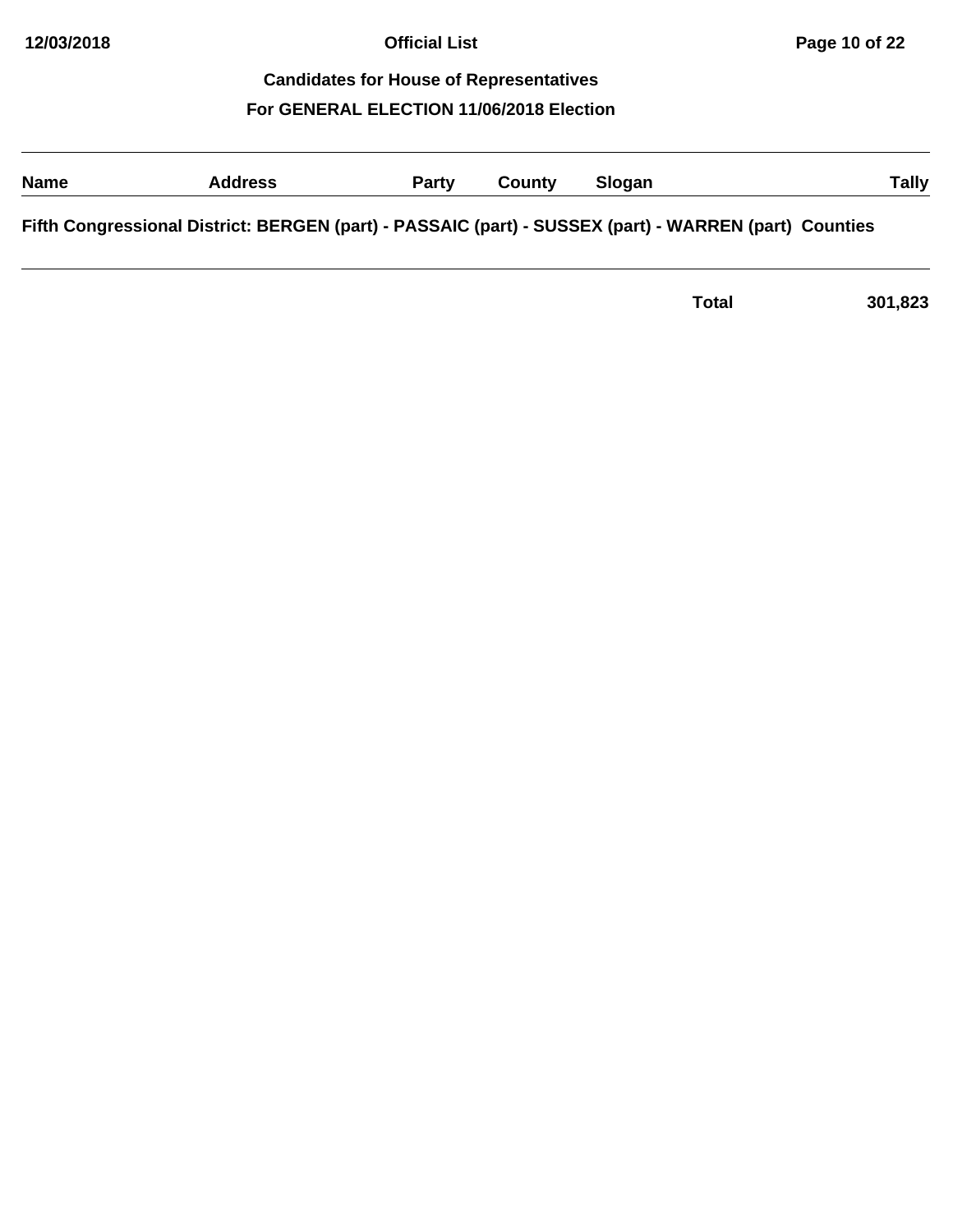| <b>Name</b>           | <b>Address</b>                                                                | Party      | County           | Slogan            |              | <b>Tally</b> |
|-----------------------|-------------------------------------------------------------------------------|------------|------------------|-------------------|--------------|--------------|
|                       | Sixth Congressional District: MIDDLESEX (part) - MONMOUTH (part) Counties     |            |                  |                   |              |              |
| FRANK PALLONE JR. (w) | P.O. BOX 3176<br>LONG BRANCH, NJ 07740                                        | Democratic |                  |                   |              |              |
|                       |                                                                               |            | <b>MIDDLESEX</b> | <b>DEMOCRATIC</b> |              | 96,347       |
|                       |                                                                               |            | <b>MONMOUTH</b>  | <b>DEMOCRATIC</b> |              | 44,405       |
|                       |                                                                               |            |                  |                   | <b>Total</b> | 140,752      |
| RICHARD J. PEZZULLO   | 330 MOUNTS CORNER DRIVE Apt Republican<br>-Unit BOX 111<br>FREEHOLD, NJ 07728 |            |                  |                   |              |              |
|                       |                                                                               |            | <b>MIDDLESEX</b> | <b>REPUBLICAN</b> |              | 43,871       |
|                       |                                                                               |            | <b>MONMOUTH</b>  | <b>REPUBLICAN</b> |              | 36,572       |
|                       |                                                                               |            |                  |                   | <b>Total</b> | 80,443       |
|                       |                                                                               |            |                  |                   | <b>Total</b> | 221,195      |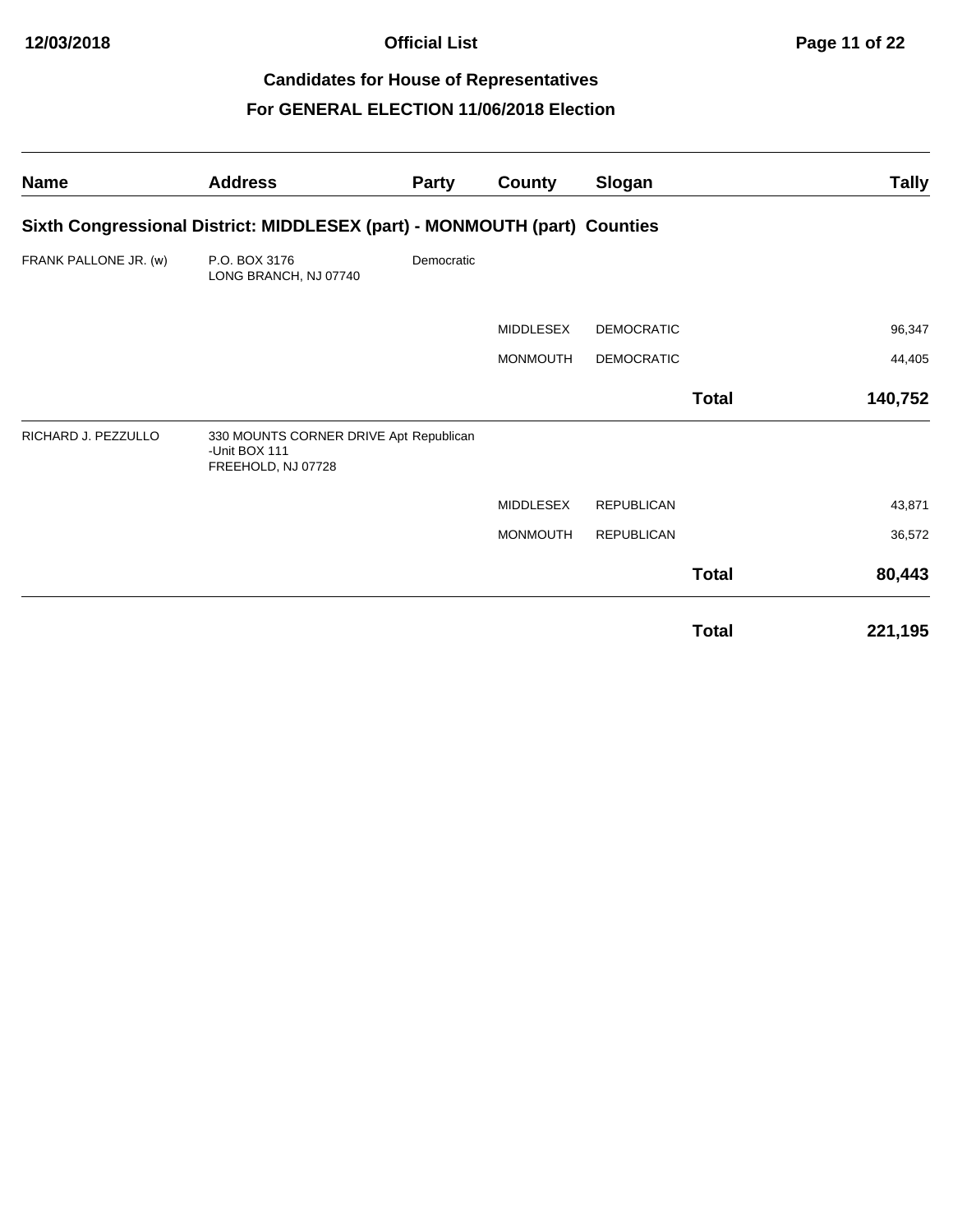| <b>Name</b>              | <b>Address</b>                                                                                            | <b>Party</b>       | <b>County</b>    | Slogan             |              | <b>Tally</b> |
|--------------------------|-----------------------------------------------------------------------------------------------------------|--------------------|------------------|--------------------|--------------|--------------|
| - WARREN (part) Counties | Seventh Congressional District: ESSEX (part) - HUNTERDON - MORRIS (part) - SOMERSET (part) - UNION (part) |                    |                  |                    |              |              |
| TOM MALINOWSKI (w)       | 86 WASHINGTON STREET<br>ROCKY HILL, NJ 08553                                                              | Democratic         |                  |                    |              |              |
|                          |                                                                                                           |                    | <b>ESSEX</b>     | <b>DEMOCRATIC</b>  |              | 6,239        |
|                          |                                                                                                           |                    | <b>HUNTERDON</b> | <b>DEMOCRATIC</b>  |              | 28,047       |
|                          |                                                                                                           |                    | <b>MORRIS</b>    | DEMOCRATIC         |              | 23,103       |
|                          |                                                                                                           |                    | SOMERSET         | <b>DEMOCRATIC</b>  |              | 55,478       |
|                          |                                                                                                           |                    | <b>UNION</b>     | <b>DEMOCRATIC</b>  |              | 48,217       |
|                          |                                                                                                           |                    | WARREN           | <b>DEMOCRATIC</b>  |              | 5,901        |
|                          |                                                                                                           |                    |                  |                    | <b>Total</b> | 166,985      |
| <b>LEONARD LANCE</b>     | 264 STANTON MOUNTAIN ROAD Republican<br>LEBANON, NJ 08833                                                 |                    |                  |                    |              |              |
|                          |                                                                                                           |                    | <b>ESSEX</b>     | <b>REPUBLICAN</b>  |              | 2,736        |
|                          |                                                                                                           |                    | <b>HUNTERDON</b> | <b>REPUBLICAN</b>  |              | 34,017       |
|                          |                                                                                                           |                    | <b>MORRIS</b>    | <b>REPUBLICAN</b>  |              | 25,263       |
|                          |                                                                                                           |                    | SOMERSET         | <b>REPUBLICAN</b>  |              | 46,720       |
|                          |                                                                                                           |                    | <b>UNION</b>     | <b>REPUBLICAN</b>  |              | 34,650       |
|                          |                                                                                                           |                    | WARREN           | <b>REPUBLICAN</b>  |              | 7,399        |
|                          |                                                                                                           |                    |                  |                    | <b>Total</b> | 150,785      |
| <b>DIANE MOXLEY</b>      | P.O. BOX 291<br>GARWOOD, NJ 07027                                                                         | <b>Green Party</b> |                  |                    |              |              |
|                          |                                                                                                           |                    | ESSEX            | <b>GREEN PARTY</b> |              | 33           |
|                          |                                                                                                           |                    | <b>HUNTERDON</b> | <b>GREEN PARTY</b> |              | 624          |
|                          |                                                                                                           |                    | <b>MORRIS</b>    | <b>GREEN PARTY</b> |              | 418          |
|                          |                                                                                                           |                    | SOMERSET         | <b>GREEN PARTY</b> |              | 795          |
|                          |                                                                                                           |                    | <b>UNION</b>     | <b>GREEN PARTY</b> |              | 612          |
|                          |                                                                                                           |                    | WARREN           | <b>GREEN PARTY</b> |              | 194          |
|                          |                                                                                                           |                    |                  |                    | <b>Total</b> | 2,676        |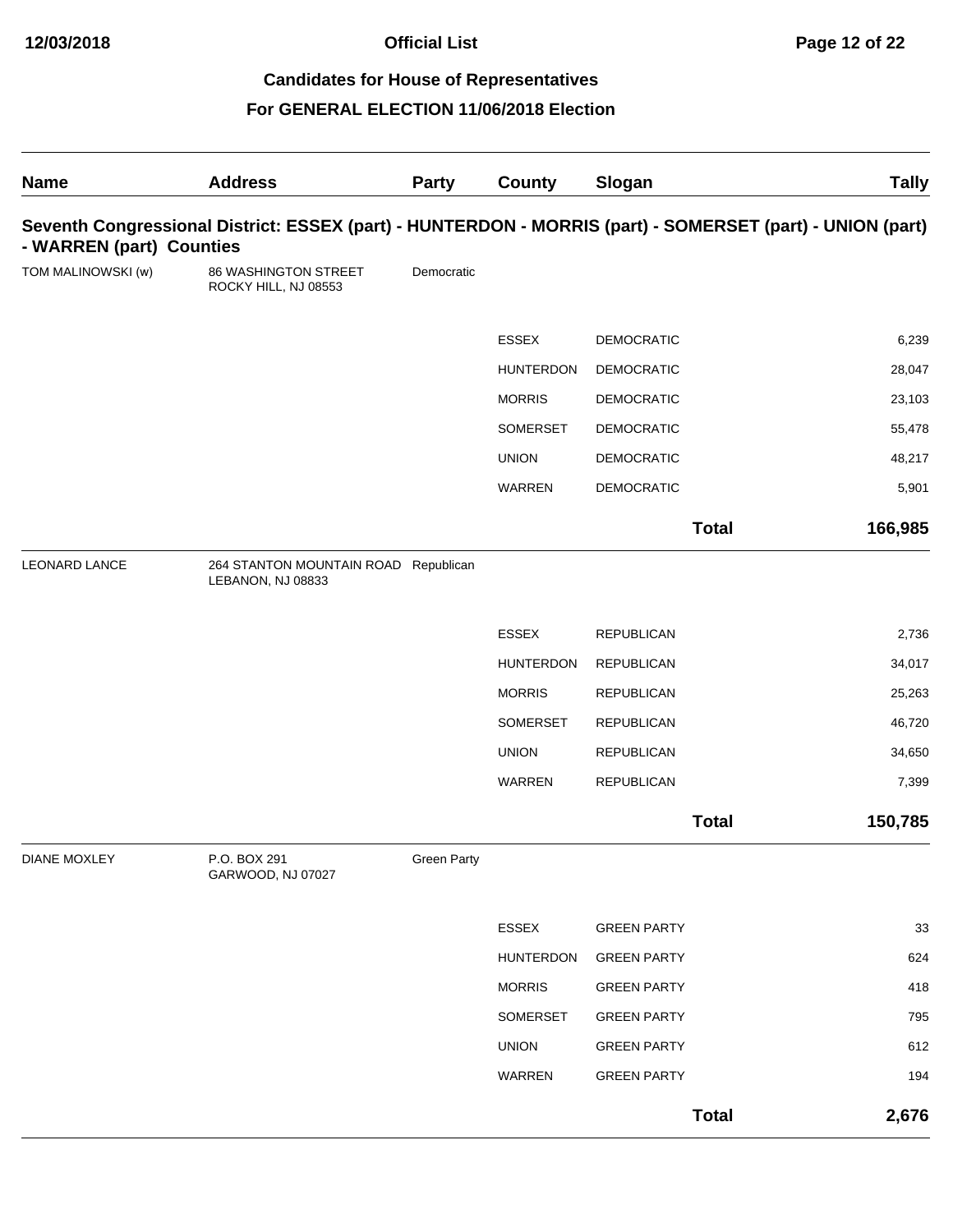| <b>Name</b>              | <b>Address</b>                                  | <b>Party</b> | County                          | Slogan                                                                                                    | <b>Tally</b> |
|--------------------------|-------------------------------------------------|--------------|---------------------------------|-----------------------------------------------------------------------------------------------------------|--------------|
| - WARREN (part) Counties |                                                 |              |                                 | Seventh Congressional District: ESSEX (part) - HUNTERDON - MORRIS (part) - SOMERSET (part) - UNION (part) |              |
| <b>GREGG MELE</b>        | <b>1 KERSHAW COURT</b><br>BRIDGEWATER, NJ 08807 |              | FREEDOM, RESPONSIBILITY, ACTION |                                                                                                           |              |
|                          |                                                 |              | <b>ESSEX</b>                    | FREEDOM, RESPONSIBILITY, ACTION                                                                           | 29           |
|                          |                                                 |              | <b>HUNTERDON</b>                | FREEDOM, RESPONSIBILITY, ACTION                                                                           | 597          |
|                          |                                                 |              | <b>MORRIS</b>                   | FREEDOM, RESPONSIBILITY, ACTION                                                                           | 310          |
|                          |                                                 |              | <b>SOMERSET</b>                 | FREEDOM, RESPONSIBILITY, ACTION                                                                           | 783          |
|                          |                                                 |              | <b>UNION</b>                    | FREEDOM, RESPONSIBILITY, ACTION                                                                           | 449          |
|                          |                                                 |              | <b>WARREN</b>                   | FREEDOM, RESPONSIBILITY, ACTION                                                                           | 128          |
|                          |                                                 |              |                                 | <b>Total</b>                                                                                              | 2,296        |
|                          |                                                 |              |                                 | <b>Total</b>                                                                                              | 322,742      |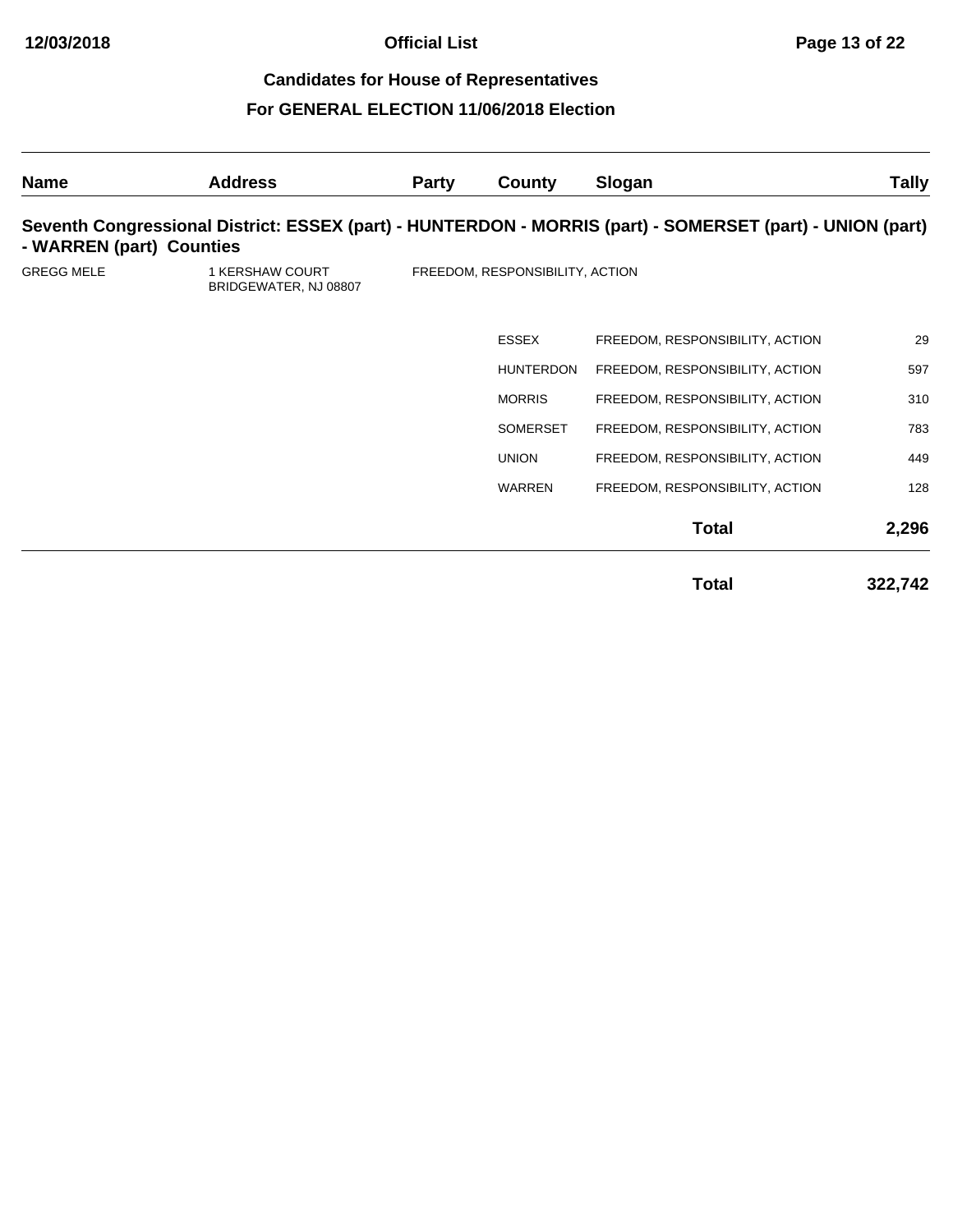| <b>Name</b>     | <b>Address</b>                                                                                      | <b>Party</b> | County        | Slogan                   | <b>Tally</b> |
|-----------------|-----------------------------------------------------------------------------------------------------|--------------|---------------|--------------------------|--------------|
|                 | Eighth Congressional District: BERGEN (part) - ESSEX (part) - HUDSON (part) - UNION (part) Counties |              |               |                          |              |
| ALBIO SIRES (w) | P.O. BOX 300<br>WEST NEW YORK, NJ 07093                                                             | Democratic   |               |                          |              |
|                 |                                                                                                     |              | <b>BERGEN</b> | <b>DEMOCRATIC</b>        | 1,723        |
|                 |                                                                                                     |              | <b>ESSEX</b>  | <b>DEMOCRATIC</b>        | 20,977       |
|                 |                                                                                                     |              | <b>HUDSON</b> | <b>DEMOCRATIC</b>        | 80,789       |
|                 |                                                                                                     |              | <b>UNION</b>  | <b>DEMOCRATIC</b>        | 16,392       |
|                 |                                                                                                     |              |               | <b>Total</b>             | 119,881      |
| JOHN R. MUNIZ   | 940 SUMMIT AVENUE<br>JERSEY CITY, NJ 07307                                                          | Republican   |               |                          |              |
|                 |                                                                                                     |              | <b>BERGEN</b> | <b>REPUBLICAN</b>        | 604          |
|                 |                                                                                                     |              | <b>ESSEX</b>  | <b>REPUBLICAN</b>        | 5,148        |
|                 |                                                                                                     |              | <b>HUDSON</b> | <b>REPUBLICAN</b>        | 19,281       |
|                 |                                                                                                     |              | <b>UNION</b>  | <b>REPUBLICAN</b>        | 3,692        |
|                 |                                                                                                     |              |               | <b>Total</b>             | 28,725       |
| MAHMOUD MAHMOUD | 725 RIVER ROAD Apt-Unit 32-131 NEW WAY FORWARD<br>EDGEWATER, NJ 07020                               |              |               |                          |              |
|                 |                                                                                                     |              | <b>BERGEN</b> | NEW WAY FORWARD          | 42           |
|                 |                                                                                                     |              | <b>ESSEX</b>  | NEW WAY FORWARD          | 526          |
|                 |                                                                                                     |              | <b>HUDSON</b> | NEW WAY FORWARD          | 2,758        |
|                 |                                                                                                     |              | <b>UNION</b>  | NEW WAY FORWARD          | 332          |
|                 |                                                                                                     |              |               | <b>Total</b>             | 3,658        |
| DAN DELANEY     | 837 JERSEY AVENUE Apt-Unit 17A Libertarian Party<br>JERSEY CITY, NJ 07310                           |              |               |                          |              |
|                 |                                                                                                     |              | <b>BERGEN</b> | <b>LIBERTARIAN PARTY</b> | 37           |
|                 |                                                                                                     |              | ESSEX         | <b>LIBERTARIAN PARTY</b> | 152          |
|                 |                                                                                                     |              | <b>HUDSON</b> | <b>LIBERTARIAN PARTY</b> | 904          |
|                 |                                                                                                     |              | <b>UNION</b>  | <b>LIBERTARIAN PARTY</b> | 98           |
|                 |                                                                                                     |              |               | <b>Total</b>             | 1,191        |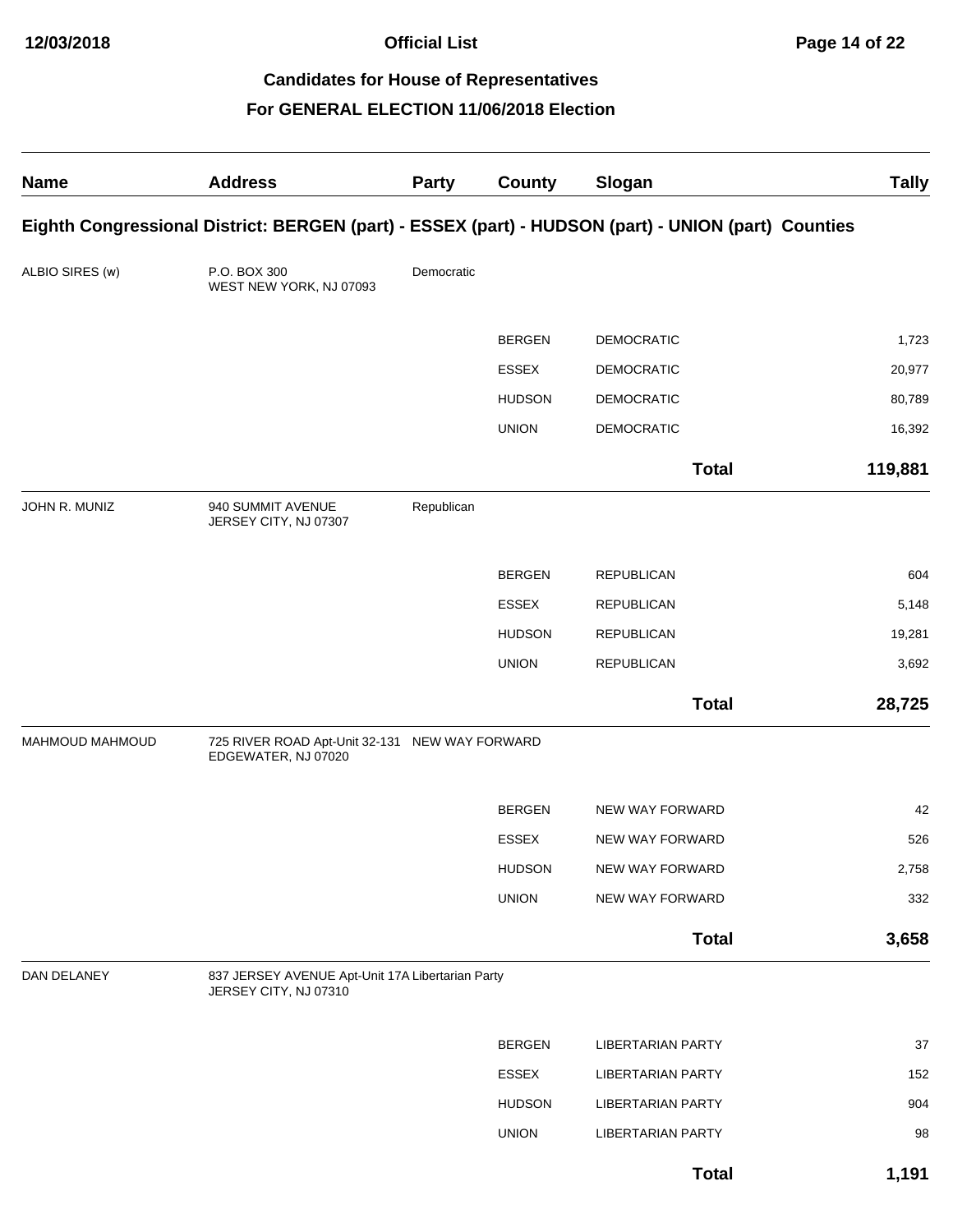| <b>Name</b> | <b>Address</b>                                                                                      | <b>Party</b> | County | Slogan | Tally |
|-------------|-----------------------------------------------------------------------------------------------------|--------------|--------|--------|-------|
|             | Eighth Congressional District: BERGEN (part) - ESSEX (part) - HUDSON (part) - UNION (part) Counties |              |        |        |       |

**Total 153,455**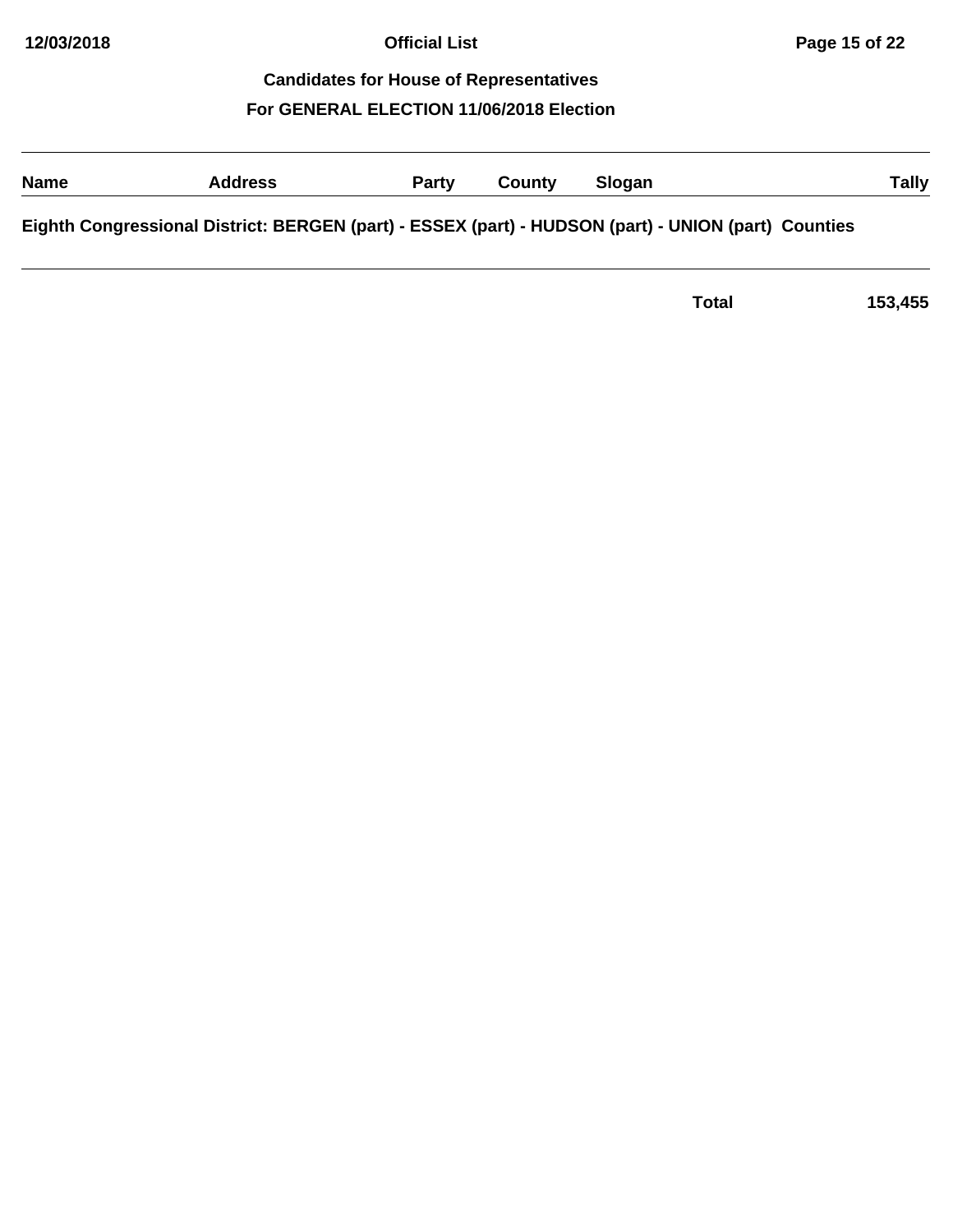| <b>Name</b>           | <b>Address</b>                                                                        | <b>Party</b>      | County         | Slogan                   | <b>Tally</b> |
|-----------------------|---------------------------------------------------------------------------------------|-------------------|----------------|--------------------------|--------------|
|                       | Ninth Congressional District: BERGEN (part) - HUDSON (part) - PASSAIC (part) Counties |                   |                |                          |              |
| BILL PASCRELL JR. (w) | 441 9TH AVENUE<br>PATERSON, NJ 07514                                                  | Democratic        |                |                          |              |
|                       |                                                                                       |                   | <b>BERGEN</b>  | <b>DEMOCRATIC</b>        | 74,915       |
|                       |                                                                                       |                   | <b>HUDSON</b>  | <b>DEMOCRATIC</b>        | 6,355        |
|                       |                                                                                       |                   | <b>PASSAIC</b> | <b>DEMOCRATIC</b>        | 59,562       |
|                       |                                                                                       |                   |                | <b>Total</b>             | 140,832      |
| <b>ERIC P. FISHER</b> | 2400 HUDSON TERACE<br>FORT LEE, NJ 07024                                              | Republican        |                |                          |              |
|                       |                                                                                       |                   | <b>BERGEN</b>  | <b>REPUBLICAN</b>        | 38,106       |
|                       |                                                                                       |                   | <b>HUDSON</b>  | <b>REPUBLICAN</b>        | 3,216        |
|                       |                                                                                       |                   | <b>PASSAIC</b> | <b>REPUBLICAN</b>        | 16,532       |
|                       |                                                                                       |                   |                | <b>Total</b>             | 57,854       |
| CLAUDIO BELUSIC       | 451 BOROUGH LANE Apt-Unit 1<br>PALISADES PARK, NJ 07650                               | Libertarian Party |                |                          |              |
|                       |                                                                                       |                   | <b>BERGEN</b>  | <b>LIBERTARIAN PARTY</b> | 1,208        |
|                       |                                                                                       |                   | <b>HUDSON</b>  | <b>LIBERTARIAN PARTY</b> | $77$         |
|                       |                                                                                       |                   | <b>PASSAIC</b> | <b>LIBERTARIAN PARTY</b> | 445          |
|                       |                                                                                       |                   |                | <b>Total</b>             | 1,730        |
|                       |                                                                                       |                   |                | <b>Total</b>             | 200,416      |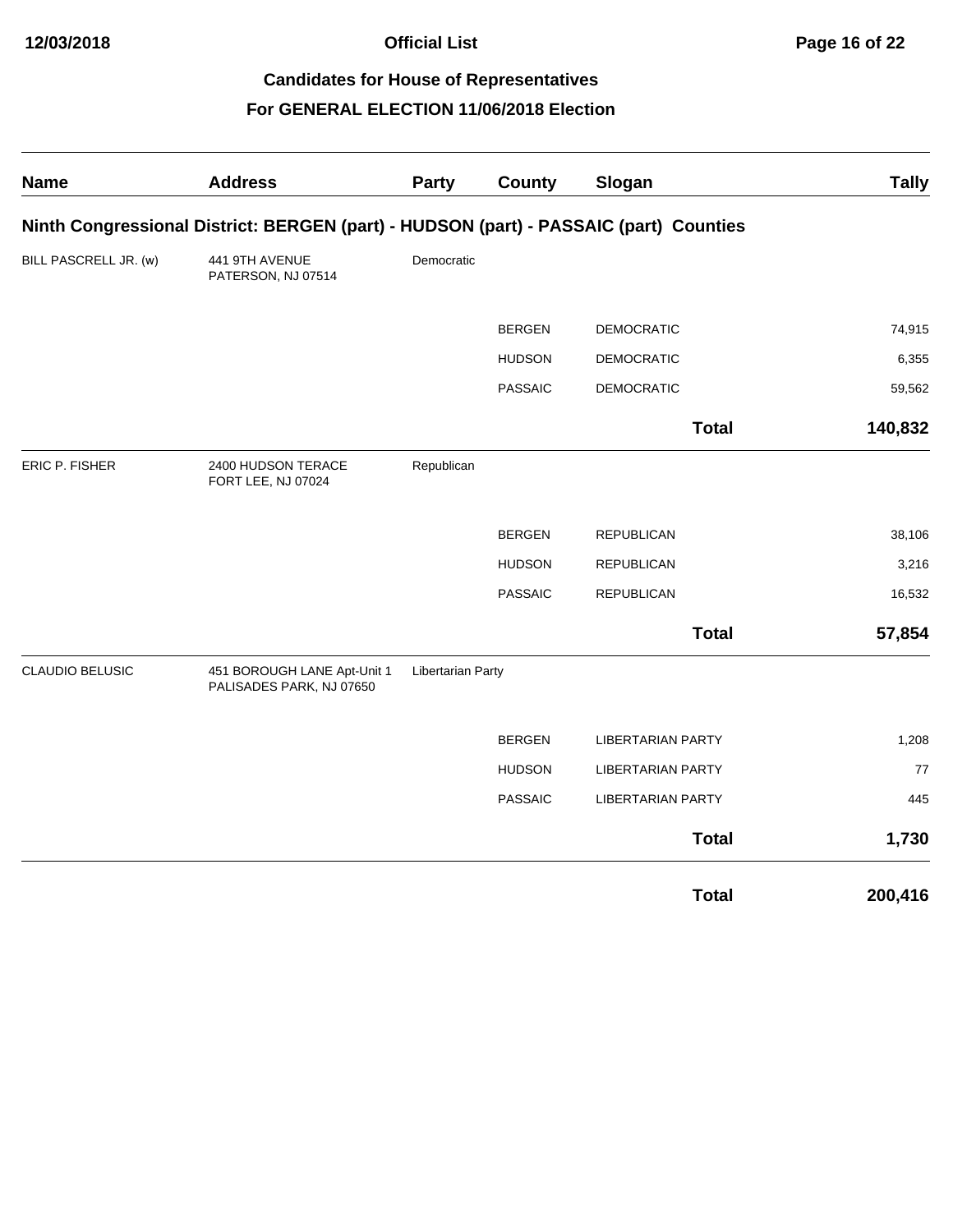| <b>Name</b>             | <b>Address</b>                                                                     | Party             | <b>County</b> | Slogan                   | <b>Tally</b> |
|-------------------------|------------------------------------------------------------------------------------|-------------------|---------------|--------------------------|--------------|
|                         | Tenth Congressional District: ESSEX (part) - HUDSON (part) - UNION (part) Counties |                   |               |                          |              |
| DONALD M. PAYNE JR. (w) | P.O. BOX 2406<br>NEWARK, NJ 07114                                                  | Democratic        |               |                          |              |
|                         |                                                                                    |                   | <b>ESSEX</b>  | <b>DEMOCRATIC</b>        | 112,372      |
|                         |                                                                                    |                   | <b>HUDSON</b> | <b>DEMOCRATIC</b>        | 25,851       |
|                         |                                                                                    |                   | <b>UNION</b>  | <b>DEMOCRATIC</b>        | 37,030       |
|                         |                                                                                    |                   |               | <b>Total</b>             | 175,253      |
| <b>AGHA KHAN</b>        | 109 STUYVESANT AVENUE<br>JERSEY CITY, NJ 07306                                     | Republican        |               |                          |              |
|                         |                                                                                    |                   | <b>ESSEX</b>  | <b>REPUBLICAN</b>        | 6,983        |
|                         |                                                                                    |                   | <b>HUDSON</b> | <b>REPUBLICAN</b>        | 4,709        |
|                         |                                                                                    |                   | <b>UNION</b>  | <b>REPUBLICAN</b>        | 8,499        |
|                         |                                                                                    |                   |               | <b>Total</b>             | 20,191       |
| CYNTHIA JOHNSON         | P.O. BOX 161<br>GLEN RIDGE, NJ 07028                                               | C4C 2018          |               |                          |              |
|                         |                                                                                    |                   | <b>ESSEX</b>  | C4C 2018                 | 720          |
|                         |                                                                                    |                   | <b>HUDSON</b> | C4C 2018                 | 840          |
|                         |                                                                                    |                   | <b>UNION</b>  | C4C 2018                 | 510          |
|                         |                                                                                    |                   |               | <b>Total</b>             | 2,070        |
| JOANNE MILLER           | P.O. BOX 2244<br>NEWARK, NJ 07114                                                  | NEVER GIVE UP     |               |                          |              |
|                         |                                                                                    |                   | ESSEX         | NEVER GIVE UP            | 1,150        |
|                         |                                                                                    |                   | <b>HUDSON</b> | NEVER GIVE UP            | 446          |
|                         |                                                                                    |                   | <b>UNION</b>  | NEVER GIVE UP            | 442          |
|                         |                                                                                    |                   |               | <b>Total</b>             | 2,038        |
| <b>SCOTT DIROMA</b>     | 40 WASHINGTON STREET Apt-<br>Unit 7M<br>E. ORANGE, NJ 07017                        | Libertarian Party |               |                          |              |
|                         |                                                                                    |                   | ESSEX         | <b>LIBERTARIAN PARTY</b> | 295          |
|                         |                                                                                    |                   | <b>HUDSON</b> | <b>LIBERTARIAN PARTY</b> | 175          |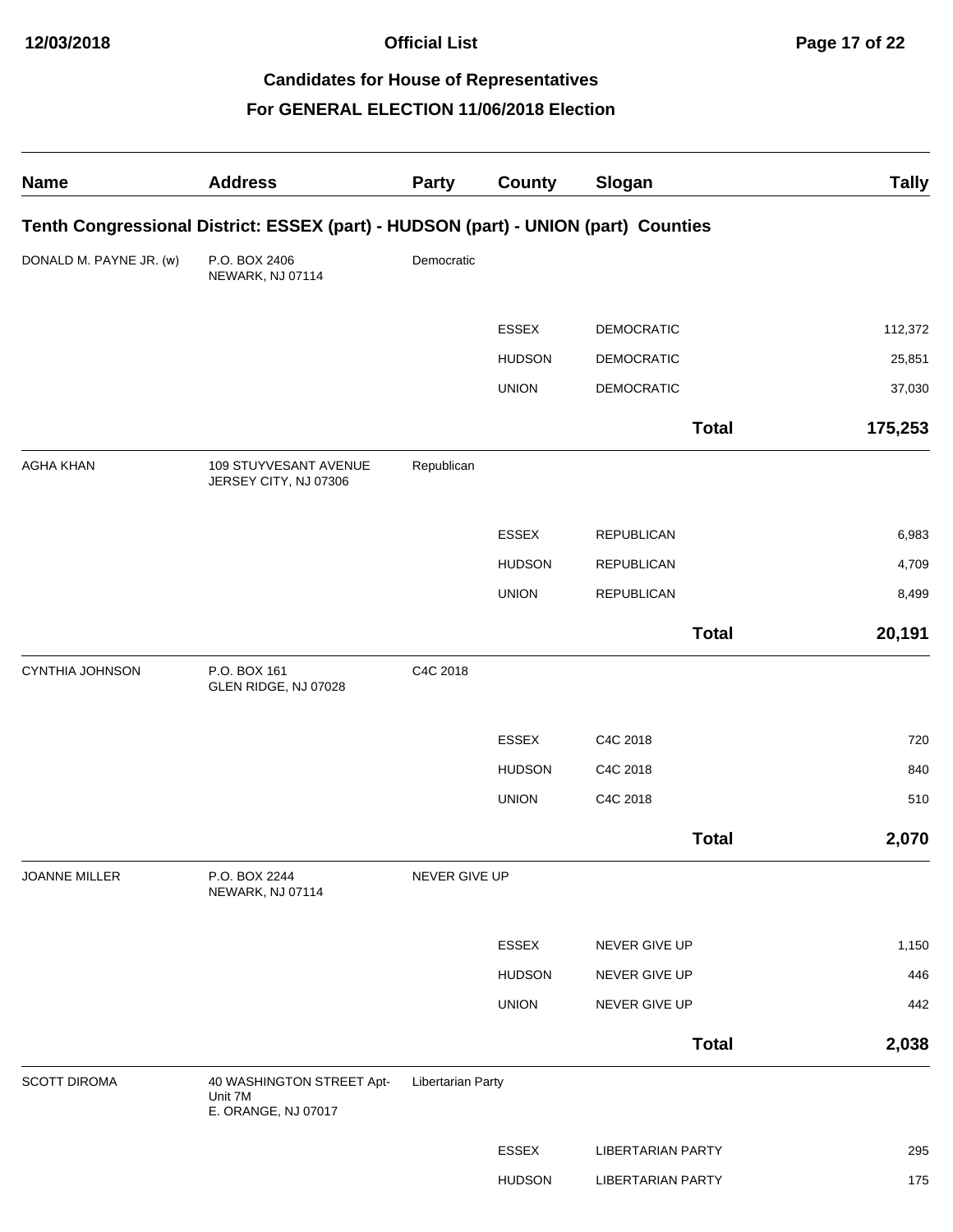| <b>Name</b>         | <b>Address</b>                                                                     | <b>Party</b>      | County       | Slogan                   | <b>Tally</b> |
|---------------------|------------------------------------------------------------------------------------|-------------------|--------------|--------------------------|--------------|
|                     | Tenth Congressional District: ESSEX (part) - HUDSON (part) - UNION (part) Counties |                   |              |                          |              |
| <b>SCOTT DIROMA</b> | 40 WASHINGTON STREET Apt-<br>Unit 7M<br>E. ORANGE, NJ 07017                        | Libertarian Party |              |                          |              |
|                     |                                                                                    |                   | <b>UNION</b> | <b>LIBERTARIAN PARTY</b> | 137          |
|                     |                                                                                    |                   |              | <b>Total</b>             | 607          |
|                     |                                                                                    |                   |              | <b>Total</b>             | 200,159      |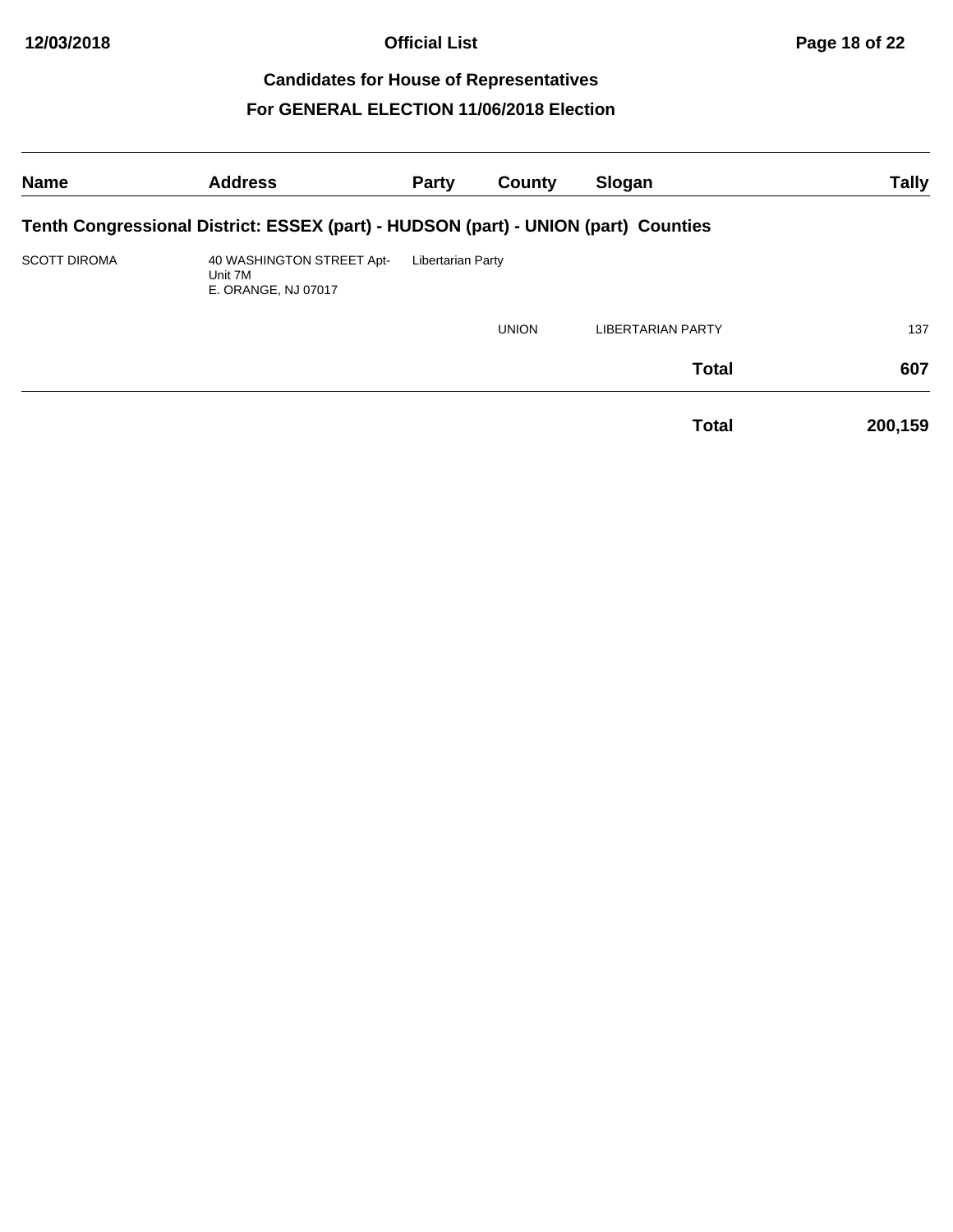| <b>Name</b>        | <b>Address</b>                              | <b>Party</b>      | <b>County</b>                  | Slogan                                                                                                  | <b>Tally</b> |
|--------------------|---------------------------------------------|-------------------|--------------------------------|---------------------------------------------------------------------------------------------------------|--------------|
|                    |                                             |                   |                                | Eleventh Congressional District: ESSEX (part) - MORRIS (part) - PASSAIC (part) - SUSSEX (part) Counties |              |
| MIKIE SHERRILL (w) | P.O. BOX 43032<br>UPPER MONTCLAIR, NJ 07043 | Democratic        |                                |                                                                                                         |              |
|                    |                                             |                   | <b>ESSEX</b>                   | <b>DEMOCRATIC</b>                                                                                       | 56,669       |
|                    |                                             |                   | <b>MORRIS</b>                  | <b>DEMOCRATIC</b>                                                                                       | 89,881       |
|                    |                                             |                   | <b>PASSAIC</b>                 | <b>DEMOCRATIC</b>                                                                                       | 27,484       |
|                    |                                             |                   | <b>SUSSEX</b>                  | <b>DEMOCRATIC</b>                                                                                       | 9,650        |
|                    |                                             |                   |                                | <b>Total</b>                                                                                            | 183,684      |
| <b>JAY WEBBER</b>  | P.O. BOX 8092<br>PARSIPPANY, NJ 07054       | Republican        |                                |                                                                                                         |              |
|                    |                                             |                   | <b>ESSEX</b>                   | <b>REPUBLICAN</b>                                                                                       | 28,008       |
|                    |                                             |                   | <b>MORRIS</b>                  | <b>REPUBLICAN</b>                                                                                       | 73,044       |
|                    |                                             |                   | <b>PASSAIC</b>                 | <b>REPUBLICAN</b>                                                                                       | 24,433       |
|                    |                                             |                   | <b>SUSSEX</b>                  | <b>REPUBLICAN</b>                                                                                       | 10,837       |
|                    |                                             |                   |                                | <b>Total</b>                                                                                            | 136,322      |
| ROBERT F. CROOK    | 3 ROSELAND AVENUE<br>ESSEX FELLS, NJ 07021  |                   | HONESTY, INTEGRITY, COMPASSION |                                                                                                         |              |
|                    |                                             |                   | ESSEX                          | HONESTY, INTEGRITY, COMPASSION                                                                          | 650          |
|                    |                                             |                   | <b>MORRIS</b>                  | HONESTY, INTEGRITY, COMPASSION                                                                          | 990          |
|                    |                                             |                   | PASSAIC                        | HONESTY, INTEGRITY, COMPASSION                                                                          | 246          |
|                    |                                             |                   | <b>SUSSEX</b>                  | HONESTY, INTEGRITY, COMPASSION                                                                          | 296          |
|                    |                                             |                   |                                | <b>Total</b>                                                                                            | 2,182        |
| RYAN MARTINEZ      | 52 DECKER AVENUE<br>BUTLER, NJ 07405        | Libertarian Party |                                |                                                                                                         |              |
|                    |                                             |                   | <b>ESSEX</b>                   | <b>LIBERTARIAN PARTY</b>                                                                                | 259          |
|                    |                                             |                   | <b>MORRIS</b>                  | <b>LIBERTARIAN PARTY</b>                                                                                | 610          |
|                    |                                             |                   | <b>PASSAIC</b>                 | <b>LIBERTARIAN PARTY</b>                                                                                | 299          |
|                    |                                             |                   | <b>SUSSEX</b>                  | <b>LIBERTARIAN PARTY</b>                                                                                | 218          |
|                    |                                             |                   |                                | <b>Total</b>                                                                                            | 1,386        |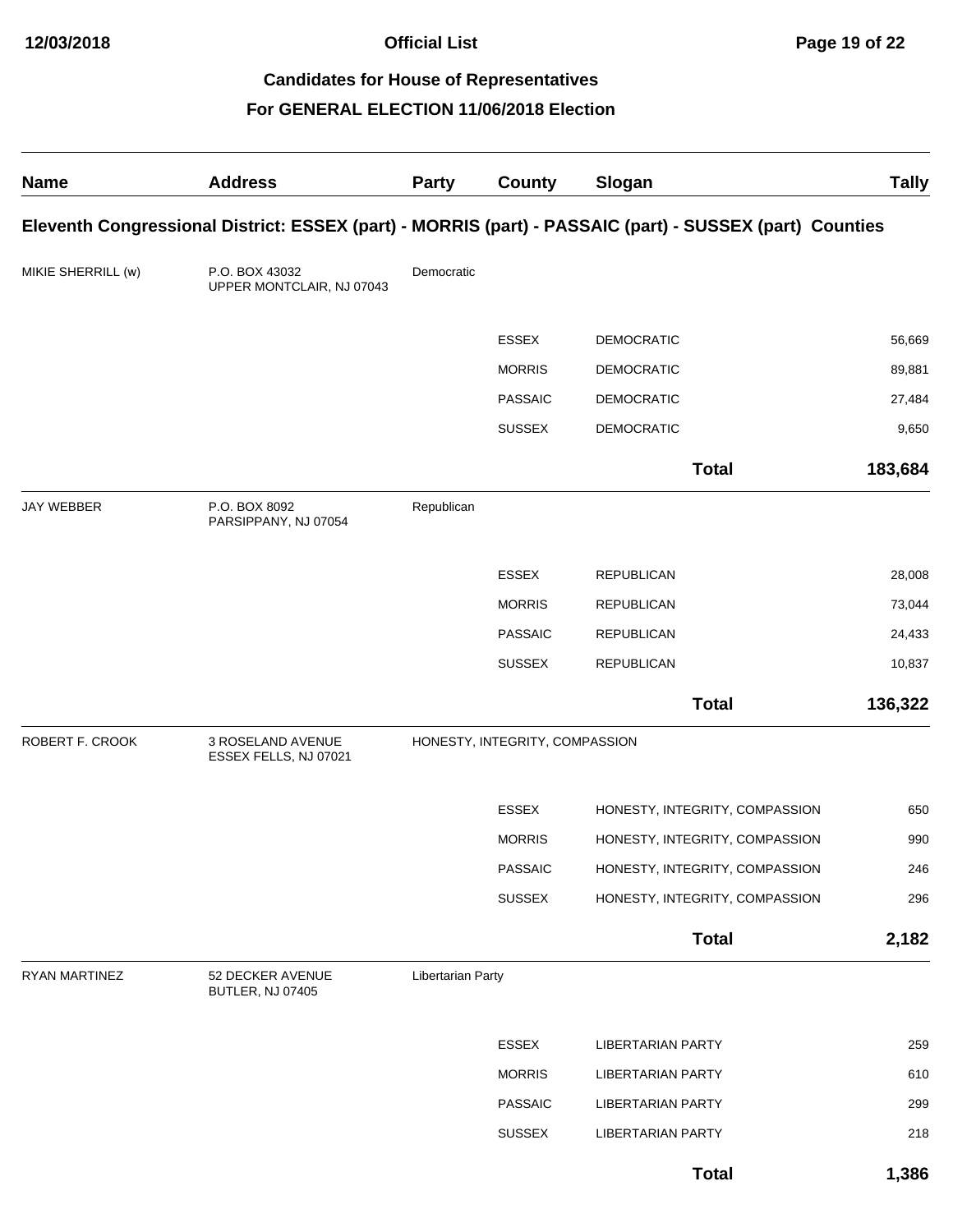# **Name Address Party County Slogan Tally Eleventh Congressional District: ESSEX (part) - MORRIS (part) - PASSAIC (part) - SUSSEX (part) Counties**

| Total | 323,574 |
|-------|---------|
|       |         |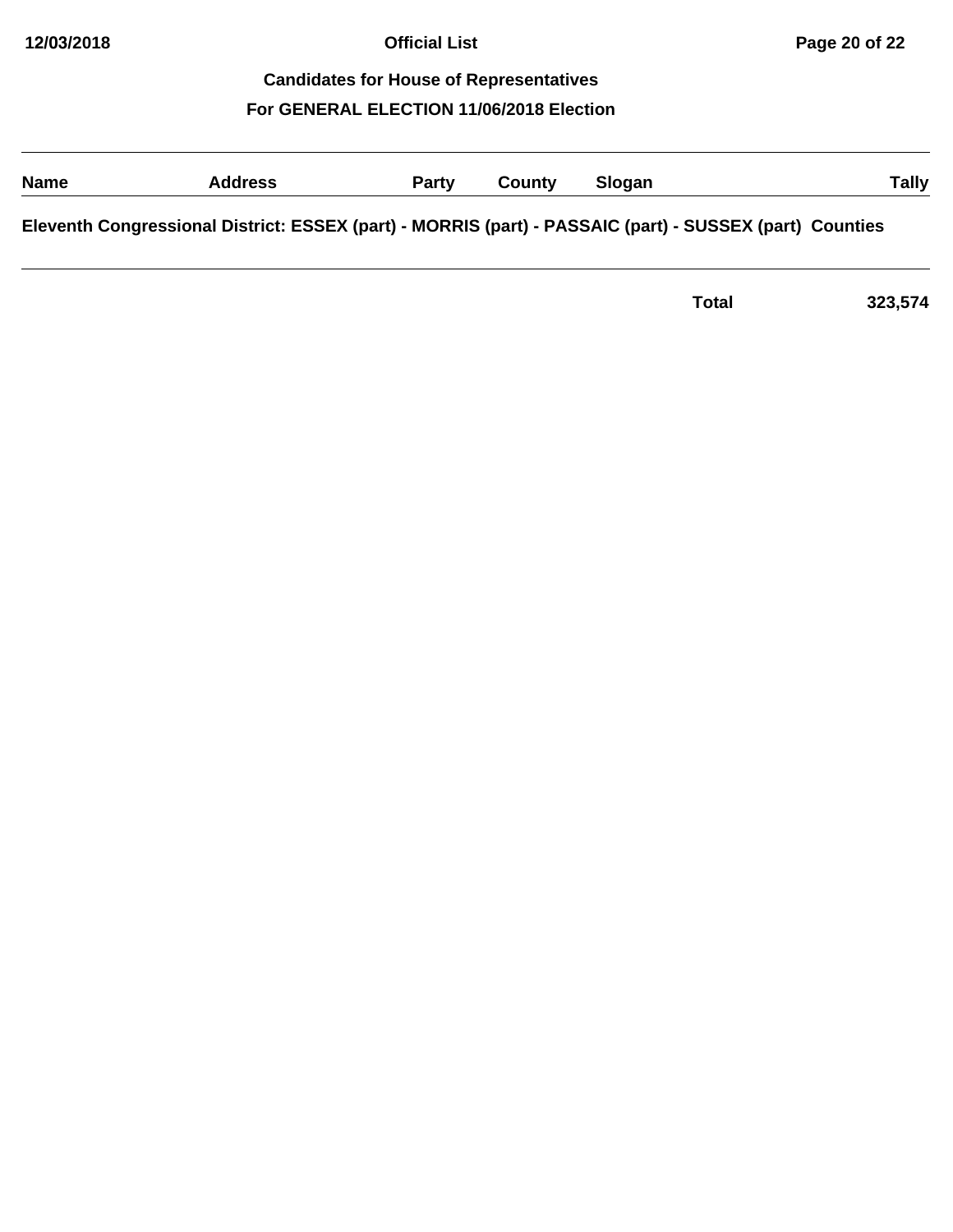**Official List Page 21 of 22**

# **Candidates for House of Representatives For GENERAL ELECTION 11/06/2018 Election**

| <b>Name</b>               | <b>Address</b>                                                                                             | <b>Party</b> | County           | Slogan            |              | <b>Tally</b> |
|---------------------------|------------------------------------------------------------------------------------------------------------|--------------|------------------|-------------------|--------------|--------------|
|                           | Twelfth Congressional District: MERCER (part) - MIDDLESEX (part) - SOMERSET (part) - UNION (part) Counties |              |                  |                   |              |              |
| BONNIE WATSON COLEMAN (w) | P.O. BOX 7045<br>EWING, NJ 08628                                                                           | Democratic   |                  |                   |              |              |
|                           |                                                                                                            |              | <b>MERCER</b>    | <b>DEMOCRATIC</b> |              | 66,323       |
|                           |                                                                                                            |              | MIDDLESEX        | <b>DEMOCRATIC</b> |              | 65,788       |
|                           |                                                                                                            |              | SOMERSET         | <b>DEMOCRATIC</b> |              | 21,970       |
|                           |                                                                                                            |              | <b>UNION</b>     | <b>DEMOCRATIC</b> |              | 19,253       |
|                           |                                                                                                            |              |                  |                   | <b>Total</b> | 173,334      |
| <b>DARYL KIPNIS</b>       | 220 DAVIDSON AVENUE Apt-Unit Republican<br>3C<br>SOMERSET, NJ 08873                                        |              |                  |                   |              |              |
|                           |                                                                                                            |              | <b>MERCER</b>    | <b>REPUBLICAN</b> |              | 20,157       |
|                           |                                                                                                            |              | <b>MIDDLESEX</b> | <b>REPUBLICAN</b> |              | 43,423       |
|                           |                                                                                                            |              | SOMERSET         | <b>REPUBLICAN</b> |              | 9,440        |
|                           |                                                                                                            |              | <b>UNION</b>     | <b>REPUBLICAN</b> |              | 6,021        |
|                           |                                                                                                            |              |                  |                   | <b>Total</b> | 79,041       |
|                           |                                                                                                            |              |                  |                   | <b>Total</b> | 252,375      |